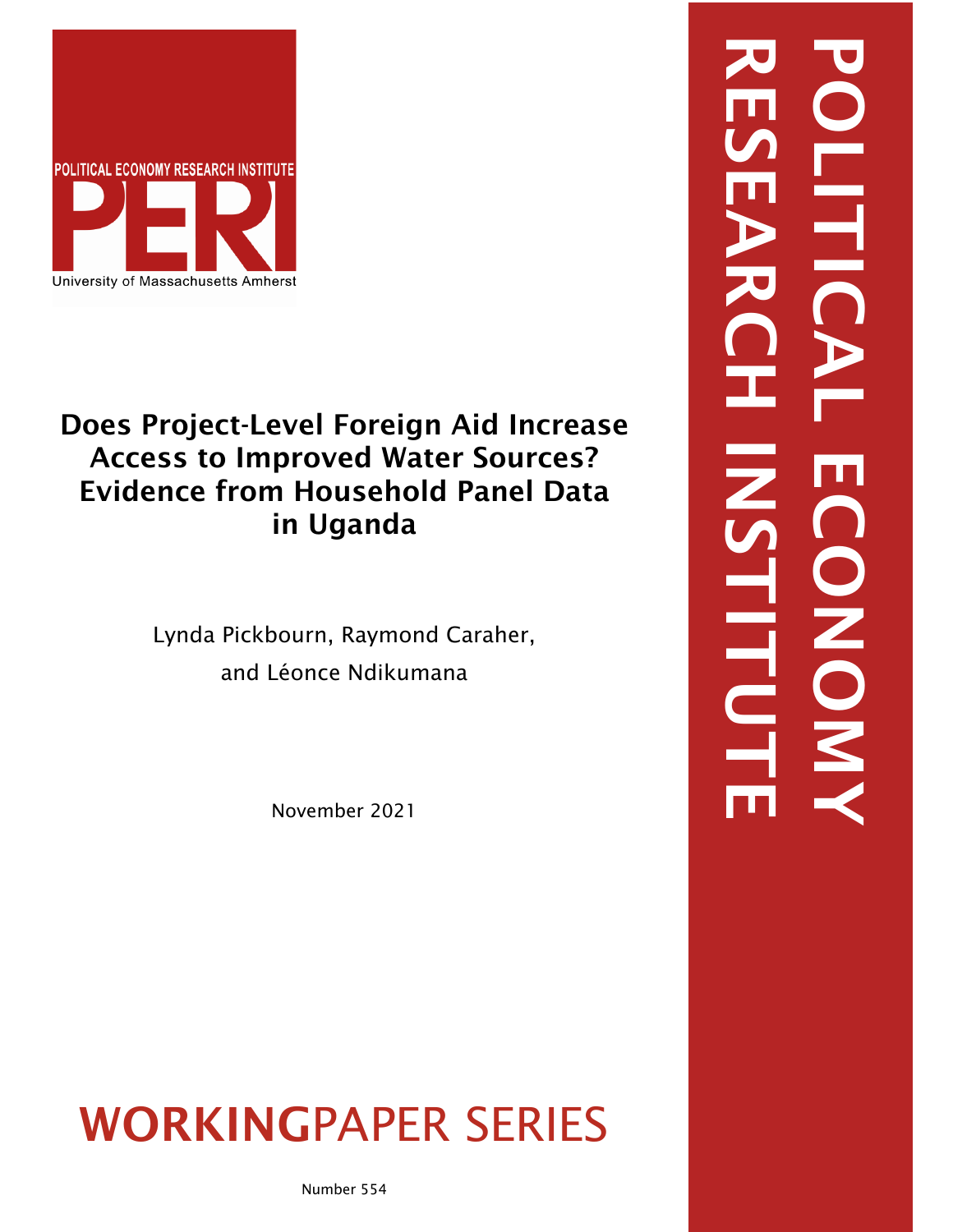## **Does project-level foreign aid increase access to improved water sources? Evidence from household panel data in Uganda**

**Lynda Pickbourn[1](#page-1-0) Raymond Caraher[2](#page-1-1) Léonce Ndikumana[3](#page-1-2)**

**September 4, 2021**

## **Abstract**

This paper combines geocoded subnational data on the location of water, sanitation and hygiene (WASH) aid projects in Uganda with nationally representative household-level panel survey data to evaluate the impact of WASH aid on access to water and on the burden of water collection. Specifically, it examines whether proximity to aid-funded WASH projects improves household access to improved water sources and reduces the time burden of water collection. Our results suggest that while aid-funded WASH projects increase household access to improved sources of water, households may also see the time burden of water collection increase, as they may need to travel longer distances and also experience longer wait times due to congestion at water service points. This is an indication that the supply of improved water sources is still insufficient relative to demand as measured by the population density.

## **Keywords**

Aid

Water and sanitation

Africa

Uganda

l

<span id="page-1-1"></span><span id="page-1-0"></span><sup>&</sup>lt;sup>1</sup> Department of Economics, University of Massachusetts Amherst; corresponding author [\(lpickbourn@umass.edu\)](mailto:lpickbourn@umass.edu) <sup>2</sup> Department of Economics, University of Massachusetts Amherst

<span id="page-1-2"></span><sup>&</sup>lt;sup>3</sup> Department of Economics, University of Massachusetts Amherst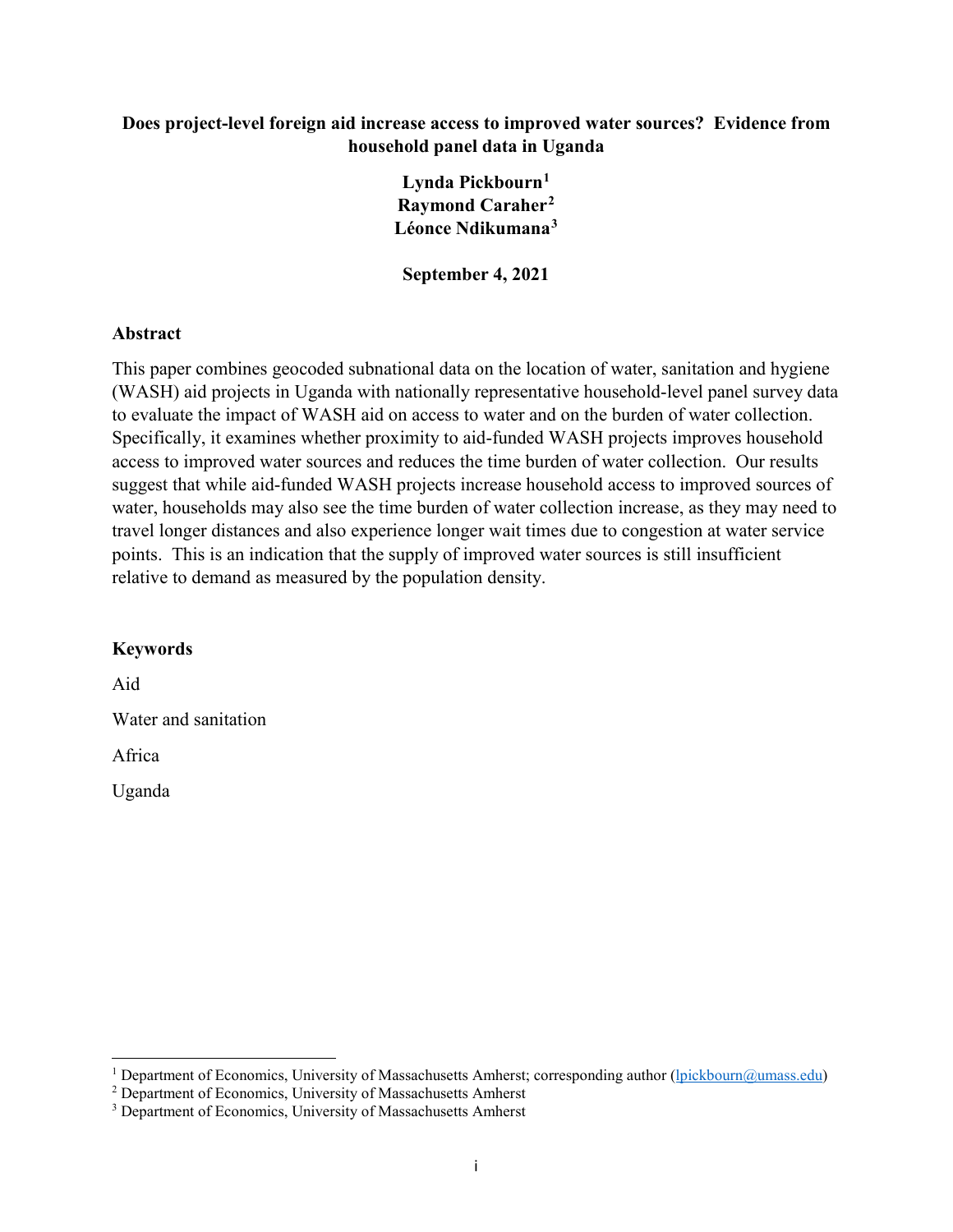#### **1. Introduction**

Globally, 785 million people lack access to basic improved drinking water sources; 8 out of 10 of these live in rural areas and nearly half live in least developed countries.<sup>[4](#page-2-0)</sup> Sub-Saharan Africa lags behind other developing regions in terms of access to basic water and sanitation: the region is home to half of those living without access to basic drinking water, and the number of people without access to safely managed drinking water increased from 531 million in 2015 to 747 million in 2017 (UN, 2021). The burden of water collection in terms of the time spent collecting water remains high for many: in 2017, 207 million people spent over 30 minutes a day collecting water; two-thirds of that number live in sub-Saharan Africa.<sup>[5](#page-2-1)</sup> In most countries, this burden falls primarily on women and girls. Achieving Sustainable Development Goal 6 (SDG 6) of universal access to safe and affordable drinking water, adequate sanitation and hygiene by 2030 will require a fourfold increase in the current rate of progress (UN-Water, 2021).

However, inadequate financing of water and sanitation investments remains a major challenge to the achievement of SDG 6. According to the UN-Water GLAAS report released in 2017, the current level of water, sanitation and hygiene (WASH) financing is not sufficient to meet the SDG targets. National WASH budgets are inadequate to meet national WASH targets in 80 percent of reporting countries. Aid commitments to the entire WASH sector declined by about 20 percent between 2012-2015, while commitments to the water sub-sector dropped by 9 percent between 2017 and 2018. On the brighter side, disbursements of ODA to the water sector increased by 6 per cent between 2017-2018, including an increase of \$346 million to sub-Saharan Africa for large

<span id="page-2-0"></span> <sup>4</sup> Improved drinking water sources are defined by the WHO/UNICEF Joint Monitoring Programme for Water Supply, Sanitation and Hygiene (JMP) as those that have the potential to deliver safe water by nature of their design and construction, and include water piped into the dwelling, public taps and standpipes, boreholes or tube wells, protected dug wells, protected springs, rainwater, and packaged or delivered water. Unimproved sources include unprotected wells or springs and water collected directly from a river, dam, lake, stream or irrigation canal. The JMP defines three categories of improved drinking water sources – limited, basic and safely managed. If water collection from an improved source exceeds 30 minutes it will be categorized as a limited service. If water collection takes 30 minutes or less, it is categorized as a basic service. To be classified as safely managed, the improved water source must meet three criteria: it should be accessible on premises, water should be available when needed, and the water supplied should be free from contamination. In 2017, 2.2 billion people lacked access to safely managed drinking water. These distinctions highlight the importance of analyzing the impact of aid on the burden of water collection. Source:<https://washdata.org/monitoring/drinking-water>

<span id="page-2-1"></span><sup>5</sup> <https://washdata.org/monitoring/drinking-water>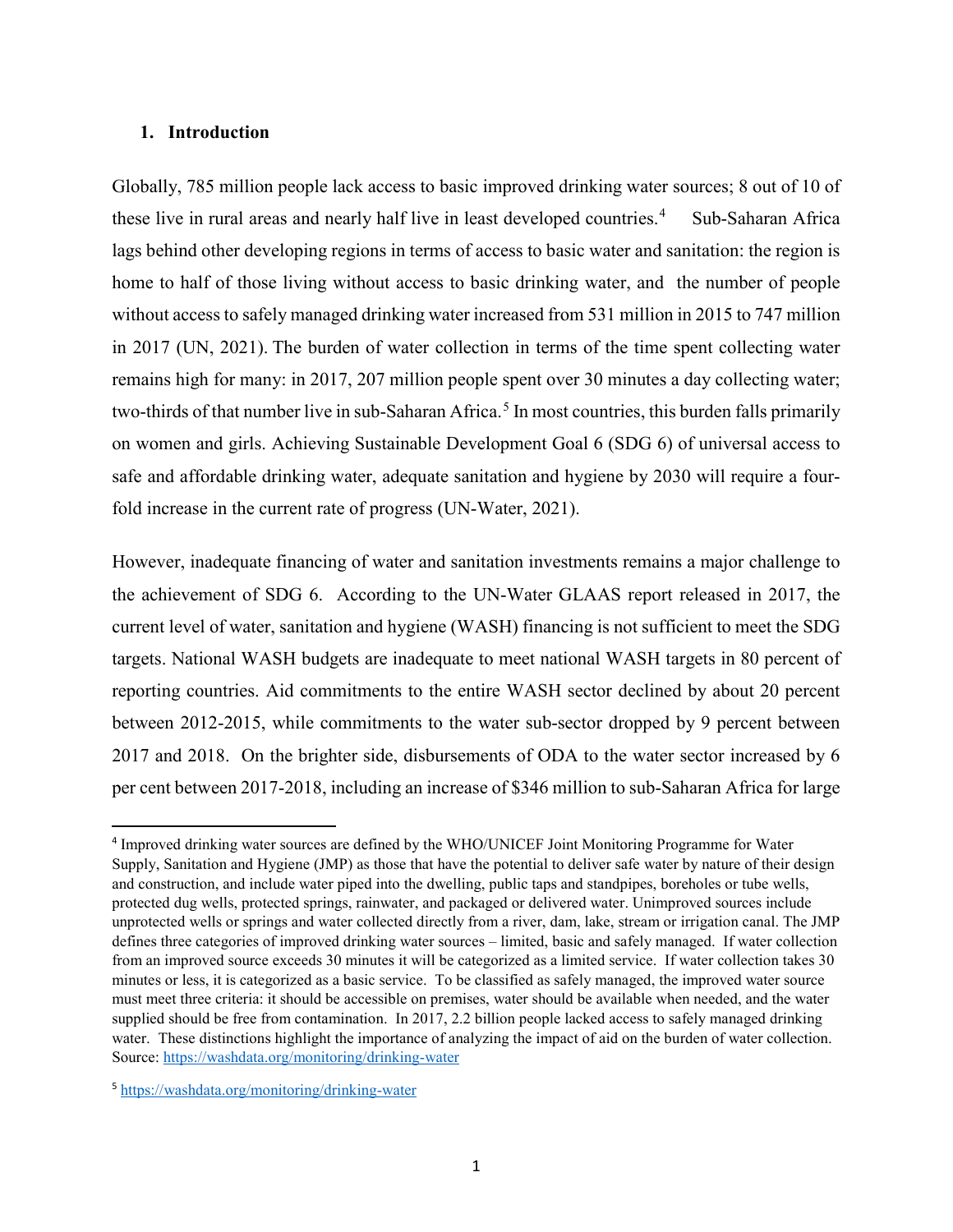drinking water systems and water sector policy and administrative management. At the same time, the gap between ODA commitments to the WASH sector and actual disbursements to the sector grew to over USD 2.[6](#page-3-0) billion in 2019 from USD 100 million in 2016.<sup>6</sup>

Clearly, there is a need for a radical increase in global financing of water and sanitation investments if SDG Goal 6 is to be met by 2030. Given the proportion of countries that lack sufficient domestic resources to meet the financing requirements for achieving SDG6, most of this must come in the form of increased development assistance to the WASH sector. In order to justify targeting more resources to water and sanitation, aid donors need more evidence on the effectiveness of WASH aid in improving access to water and sanitation in recipient countries. This is particularly true for Sub-Saharan Africa. Although the region received the largest share of ODA disbursements for the water sector of any SDG region (34%) aid to the WASH sector is still less than 5% of total aid disbursements to the region.<sup>[7](#page-3-1)</sup> The question of whether increasing ODA to the WASH sector will result in improved outcomes in the sector remains especially important, both for the region as a whole, and for individual countries within the region.

Economists have devoted relatively less attention to the question of aid effectiveness in the WASH sector than they have to aid effectiveness in other sectors such as health, and most studies so far have relied on macro level data and cross-country analysis (see Gopalan and Rajan, 2016; Ndikumana and Pickbourn, 2017 for detailed reviews of this literature) Empirical evidence on the effectiveness of WASH aid in increasing access to water and sanitation services from crosscountry studies has been mixed, and even those studies that find evidence of a positive impact of WASH aid on access to these services also suggest that there is significant cross-country variation in the effectiveness of WASH (Ndikumana and Pickbourn, 2017). This, of course, is not surprising, as cross-country studies typically fail to control for heterogeneity across countries and confirms the need for research at the sub-national level to assess and quantify the effectiveness of WASH aid.

<span id="page-3-0"></span> <sup>6</sup> Source:<https://www.unwater.org/water-facts/financing/>

<span id="page-3-1"></span><sup>7</sup> Source:<https://www.unwater.org/water-facts/financing/>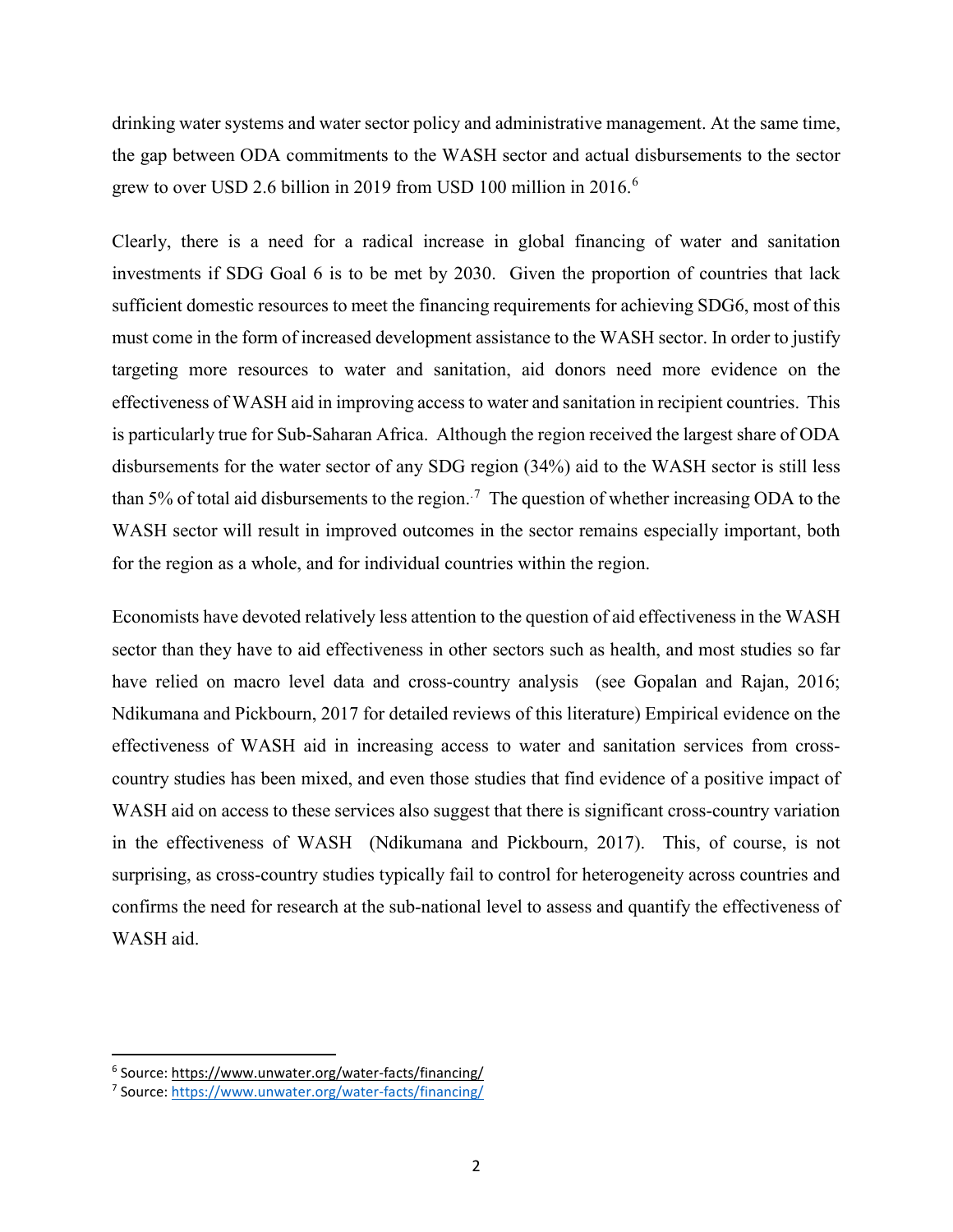The analysis of aid effectiveness at the sub-national level offers several advantages over crosscountry studies. For one thing, aid is typically allocated to fund specific projects in particular countries. The impact of these projects is likely to be highly localized while the effect on aggregate outcomes may be negligible (Dreher and Lohmann, 2015). For conceptual and empirical reasons, therefore, the effectiveness of aid should be examined at the point of the intervention (Pickbourn and Ndikumana, 2013). Furthermore, sub-national studies using household surveys can provide information on measures of aid effectiveness that may not be available in more aggregated datasets. For example, although aggregate data on access to water is available for most countries, data on the time burden of water collection at the national level is less readily available. In addition, exploiting sub-national data on the location of aid projects in combination with comprehensive household surveys allows researchers to use quasi-experimental techniques to gauge the impact of aid on outcomes of interest at the micro-level by comparing these outcomes across subnational locations that receive aid projects and those that do not (Odokonyero et al., 2018)). From a policy standpoint, cross-country studies provide only an estimate of the average effect of aid across very different countries; policy decisions about where and how to allocate aid should be based on far more granular evidence that can only be obtained from subnational studies.

This paper combines geocoded subnational data on the location of WASH aid projects in Uganda with nationally representative household-level panel survey data to evaluate the impact of WASH aid on access to water and on the burden of water collection in that country. Specifically, it examines whether proximity to aid-funded WASH projects improves household access to these services and reduces the time burden of water collection. Unlike earlier studies that define access to only in terms of the type of water source, access to water in this paper is evaluated along three dimensions: access to an improved water source, travel time to the primary water source and waiting time at the primary water source.

Uganda is an interesting case study for several reasons. The country has made progress in increasing access to water and sanitation, but it still faces major challenges. Since 2000, the share of the population with access to basic water services has increased from 24% to 39%; however, significant rural-urban disparities remain, and over 60 percent of the population spends more than 30 minutes on water collection (see Appendix Table A1). Worryingly, the share of the budget devoted to the water and sanitation sector declined from 7.9% in 2002-03 to 2.4% in 2008-09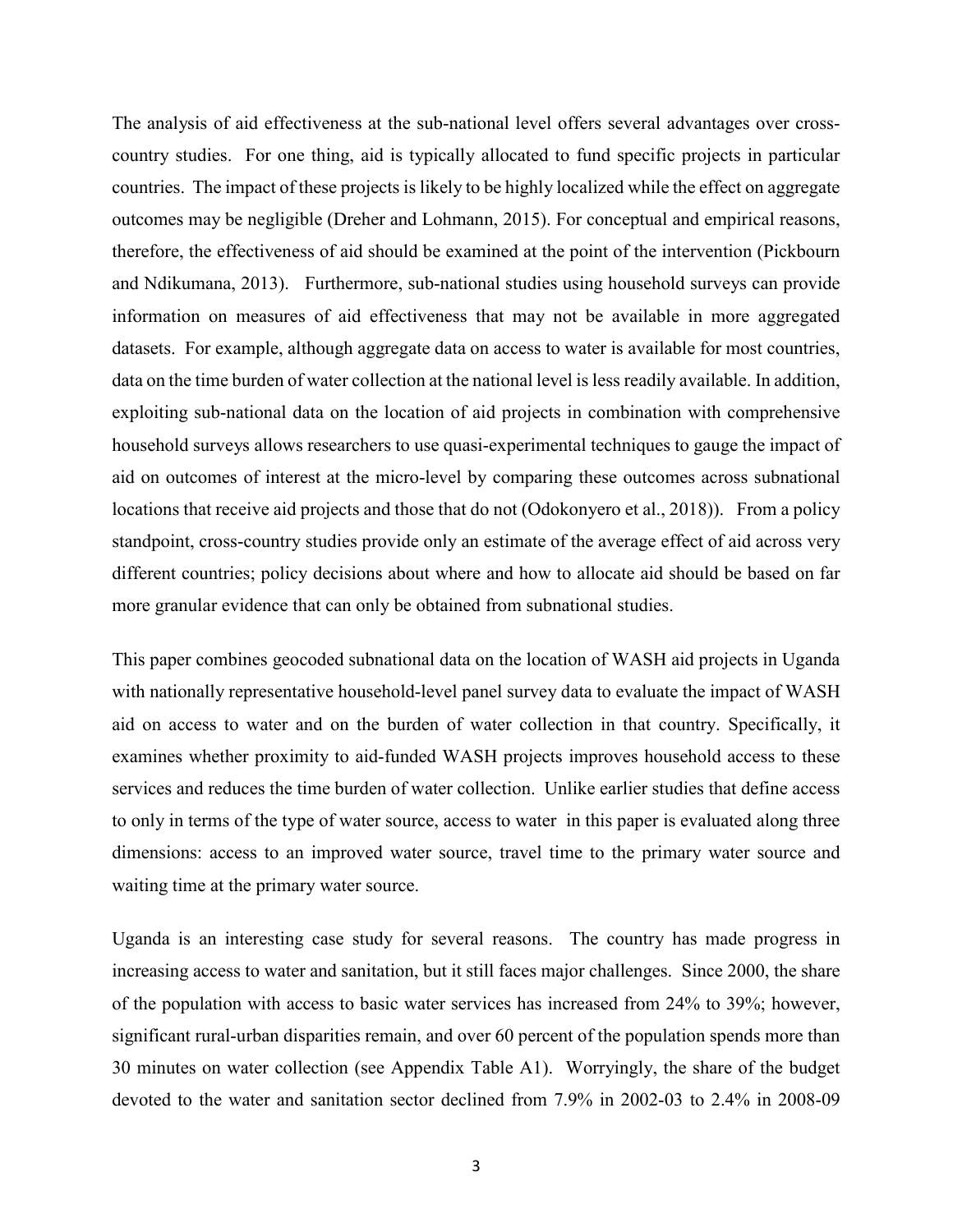(Salami et al., 2014). Funding to the sector as a share of the national budget has continued to lag behind other sectors, averaging 2.9 percent between 2015-2018 (Burr, 2019). This was due in part to a steady decline in WASH aid as a share of total aid from about 13% in 1995 to about 5% in 2008, even as total aid to the country remained fairly constant, reflecting weak donor support for the sector (Burr, 2019, p. 305).This trend of declining development partner support for the WASH sector has continued to the present, and household expenditure on water and sanitation services remains the largest contributor to overall sector financing. The government's Strategic Sector Investment Plan (SSIP) estimates that a WASH investment of USD 935 million a year is required to meet the SDG targets of universal access to safely managed water and sanitation by 2030: this is over three times the current level of investment in WASH service provision (Burr, 2019). Given the size of the financing gap in the WASH sector in Uganda, the question of whether increased aid to the sector can help increase population access to water and reduce the burden of water collection remains highly relevant.

We use a difference-in-differences approach with panel data fixed-effects regressions to examine the effects of proximity to aid-funded WASH projects on three measures of access to water: access to an improved water source, waiting time at an improved water source, and travel time to an improved water source. This approach allows us to minimize estimation biases that may arise from unobserved heterogeneity across households. One concern is that the allocation of aid projects may not be random, which may bias the results. To account for this potential bias, we estimate the model using an inverse probability weighted difference-in-differences (IPW-DID) estimator. The IPW-DID uses a logistic propensity score model for the probability of being in the treated group, and ensures that the treatment and control groups include households that are similar before the treatment across a range of variables that are assumed to determine the probability of treatment. This study makes a contribution to the growing literature on the effectiveness of aid allocated to specific sectors at the subnational level by expanding our understanding of subnational variations in aid effectiveness in the water and sanitation sector.

#### **2. Related literature**

Research on the effectiveness of aid targeted to water and sanitation (WASH aid) has been relatively limited and consists primarily of cross-country studies which have yielded mixed results.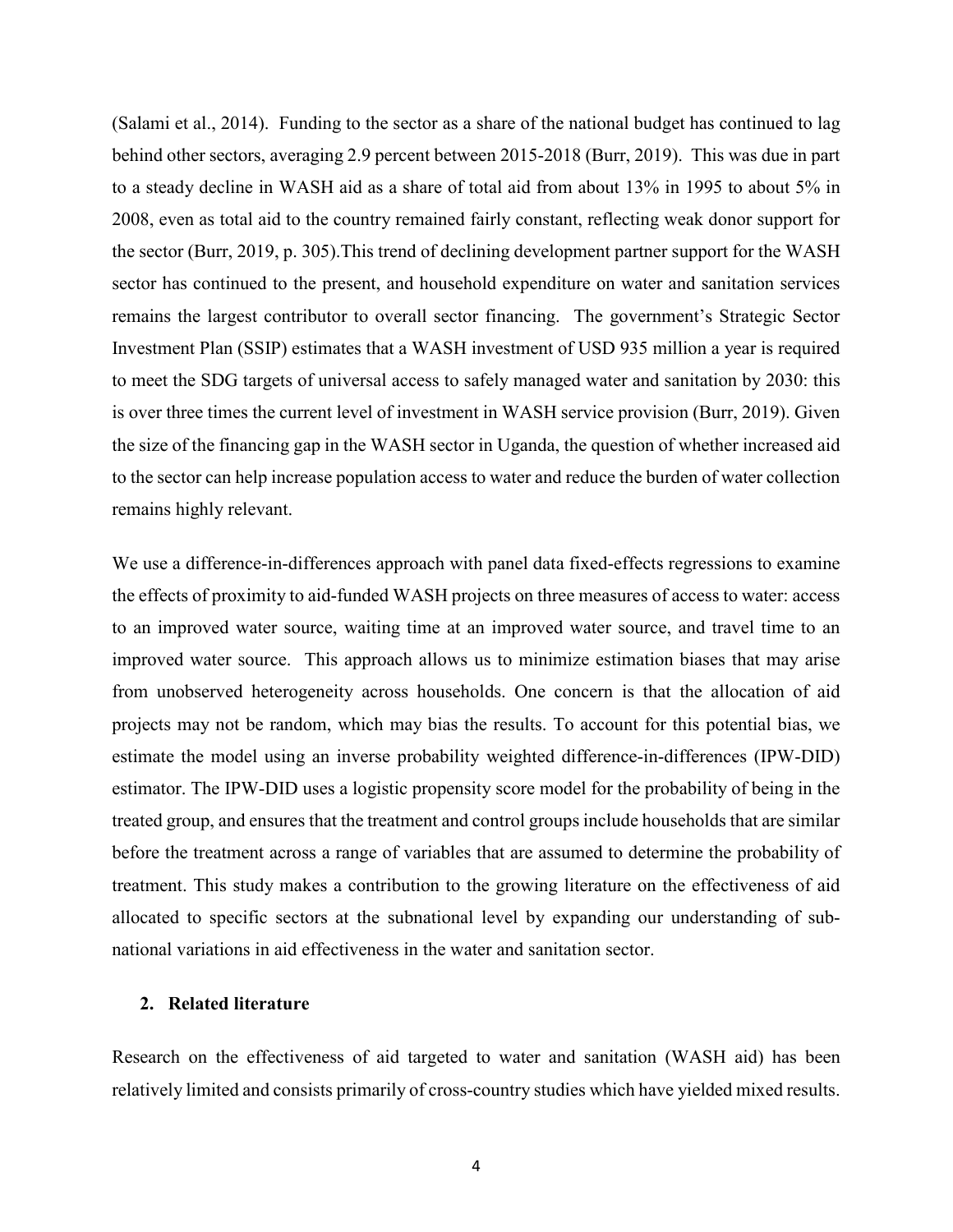Using OLS regression analysis of cross-sectional data on public service production functions in 110 developing countries, Wolf (2007)finds that the share of total aid committed to the water and sanitation sector in 2000 has no impact on access to sanitation, and a negative impact on access to water in 2002. In contrast, using Spearman's rank correlation coefficients between WASH aid received and access to these services in a sample of 48 countries, Botting et al. (2010) find that low-income countries receiving the most aid to the water and sanitation sector are 4-18 times more likely than countries in the lowest tercile of foreign aid receipts to achieve greater gains in access to water over the period 2002-2006. However, this effect disappears when they control for GDP, public health expenditure and land area. Using OLS regressions on household-level data from 31 cities in sub-Saharan Africa, Hopewell and Graham (2014) find no significant association between ODA allocated to large water and sanitation systems at the national level over 2000-2010 and urban household access to water and sanitation, although they do find a negative and significant association between their measure of aid and the prevalence of open defecation.

More recent studies have addressed some of the major shortcomings of earlier work by paying attention to possible endogeneity of aid allocation, the effects of time-invariant country-specific variables on aid effectiveness and the likelihood of non-linearities in the relationship between WASH aid and access to WASH services. Again, the conclusions have been mixed. Using fixedeffects regressions on panel data covering 20 years and 114 countries, Bain et al. (2013) do not find any significant effect of aid disbursements to water and sanitation on improved water and sanitation coverage over the period 2000-2010. In contrast, J Wayland (2013) uses fixed-effects regressions on panel data covering 50 years and 133 countries and finds a positive association between WASH aid commitments and access to improved water sources. Using generalized methods of moments (GMM) and fixed effects regressions on panel data from a sample of 139 middle- and low-income countries, Gopalan and Rajan (2016) find that gross aid disbursements over the 2002-2012 period are associated with increases in population access to both water and sanitation, especially in rural areas. They also find that aid disbursements are effective only in lower middle-income countries, but not in low-income or upper middle-income countries. Using similar techniques, but focusing on a sample of 29 countries in sub-Saharan Africa, Ndikumana and Pickbourn (2017) find that over the period 1990-2010, increased aid to the WASH sector as a share of GDP was associated with increases in rural access to improved sources of sanitation and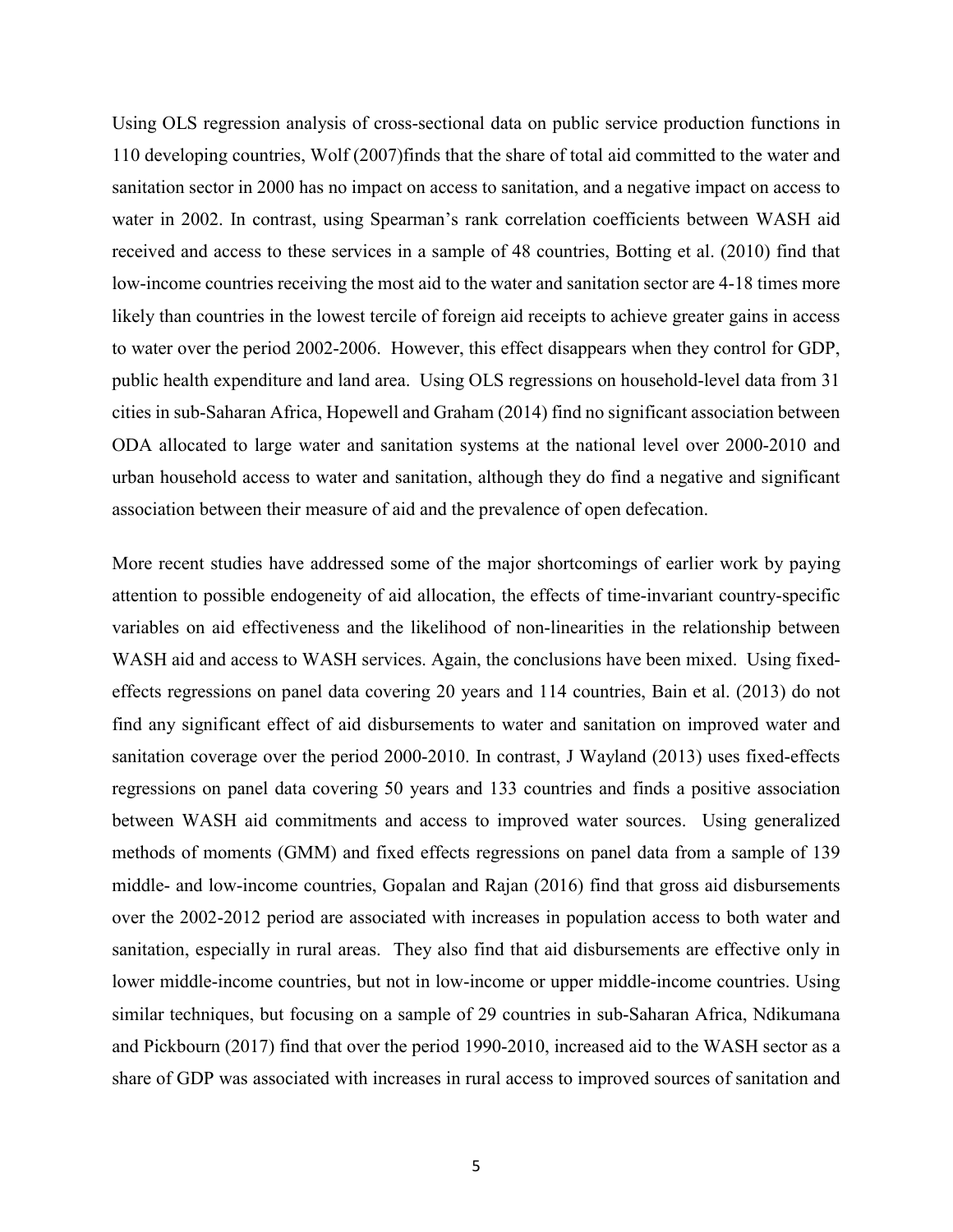increases in rural and urban access to improved sources of water. Their results also indicate substantial cross-country variation in the impact of aid on access to water and sanitation, suggesting that the effect of aid on access to water and sanitation may vary across countries based on country-specific circumstances, and pointing to the need for sub-national analysis to better understand the within-country effects of aid.

The use of sub-national data on the location of aid projects, in combination with household surveys has gained traction in the aid effectiveness literature. Studies of aid effectiveness that take this approach include Dreher and Lohmann (2015) who find a positive association between aid and development and Van Weezel (2015) who finds evidence that aid is associated with reductions in conflict. Studies that focus on aid and health outcomes find that health aid is associated with reductions in diarrhea prevalence (De and Becker, 2015) reductions in malaria prevalence (Marty et al., 2017), reductions in neonatal, infant and child mortality (Kotsadam et al., 2018; Wayoro and Ndikumana, 2020); and in the productivity burden of disease (Odokonyero et al., 2018).

To date, there have been relatively few attempts to extend this approach to the study of aid effectiveness in the water and sanitation sector at the subnational level. Using propensity score matching and generalized propensity score matching techniques, (J. Wayland, 2019) finds that households located near WASH aid projects in Malawi are significantly more likely to report using improved sources of drinking water and sanitation, although the impact is constrained by water availability, remoteness and household income level. The impact of WASH aid projects on the burden of water collection likewise remains relatively understudied. A handful of studies using cross-sectional village-level data in Nigeria and Mozambique suggest that having better access to water results in substantial time savings of between 30 minutes to 5 hours (Blum et al., 1990; Cairncross and Cuff, 1987). Devoto et al. (2012) find that urban households in Morocco that switched from a public water source to a private water source save 27 minutes per day, while Gross et al. (2018) find that rural households in Benin spent up to 41 minutes less per day on water collection as a result of the provision of new public water sources, although water collection still took up to 2 hours per day as households increased their demand for water. Our study adds to this nascent literature by assessing the impact of aid to the WASH sector on household access to water and on the burden of collecting water in Uganda over the period 2005-2016.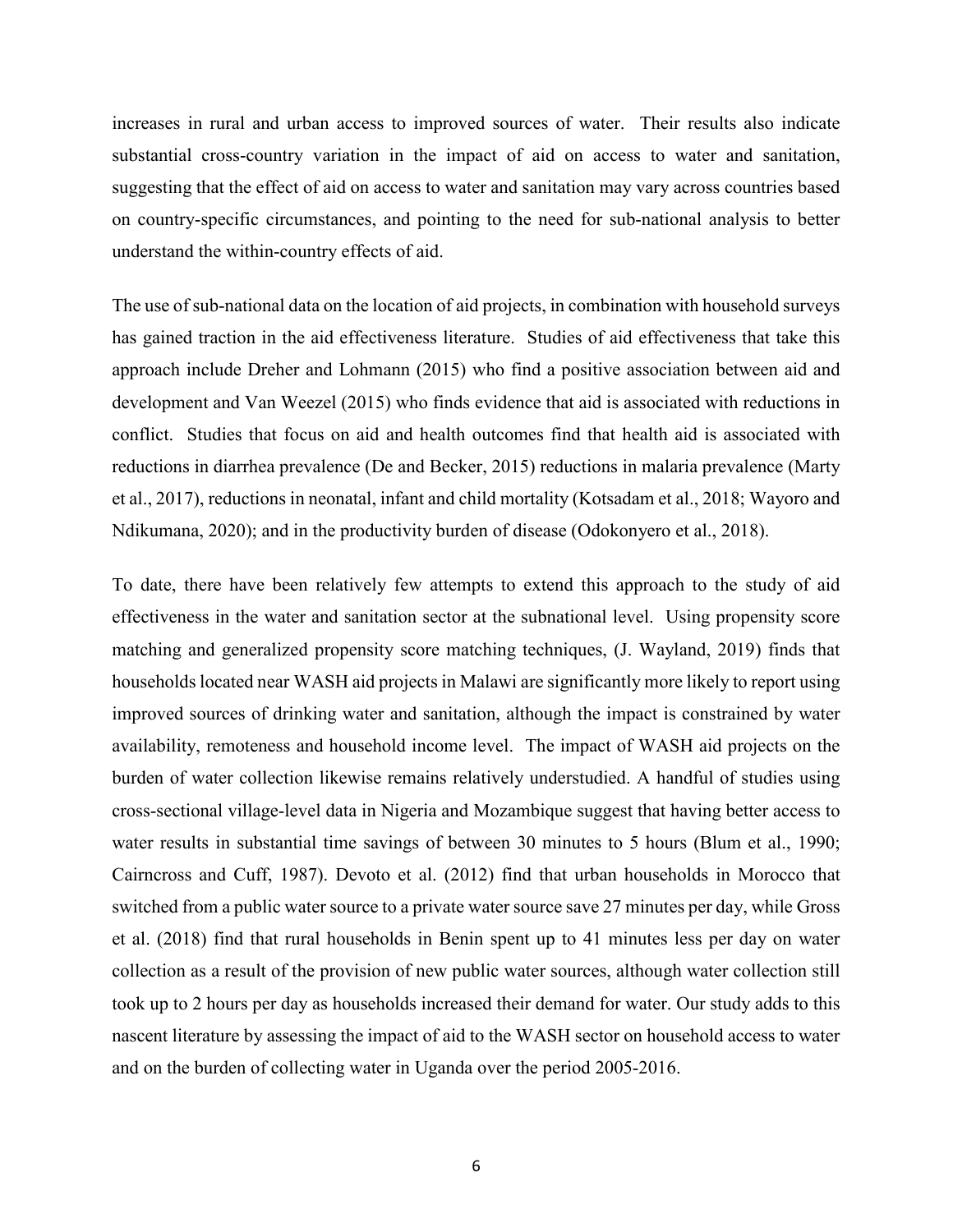#### **3. Data sources and stylized facts**

The primary data sources used in this study consist of six waves of the Uganda National Panel Survey provided by the Uganda Bureau of Statistics and the AidData Uganda AIMS Geocoded Research Release Version 1.4.1 maintained by the Global Research Institute at William & Mary (AidData, 2016) .

The household survey data include the waves of 2005, 2009, 2010-2011, 2011-2012, 2013-2014, and 2015-2016. These surveys contain information about household composition and characteristics, resources, health, and access to various services, including water and sanitation. Households are linked across survey waves with a unique identifier for the household. Due to changes in response codes across the surveys, relevant items were recoded to reflect as closely as possible the responses in the 2015-2016 survey wave. Table A2 in the Appendix shows the questionnaire for the survey items used in the analysis and how these items were coded.

While the 2011-2012 survey contains locational data, this data was anonymized by adding random error components to the longitude and latitude. Since such adjustments could cause matching errors in our analysis, confidential exact locational data for the households was obtained directly from the Uganda Bureau of Statistics. This data was provided for the most recent survey wave, so households are assumed to have stayed in the same location across survey waves. Locational data is merged with the household data by matching villages within a given district and parish.

The geographically referenced data on aid-funded WASH projects is obtained from AidData and includes all geocoded WASH projects from Uganda's Aid Management Platform. Although it is possible that this data may underestimate the total amount of aid received for water and sanitation, this is the only source of georeferenced aid data currently available. AidData codes each project with a geographic precision code which references the spatial coverage of the project; i.e., whether the project covers the entire country, a particular region, district, or village (Table A3). Our analysis was limited to aid-funded WASH projects in 48 locations initiated between 2009 and 2014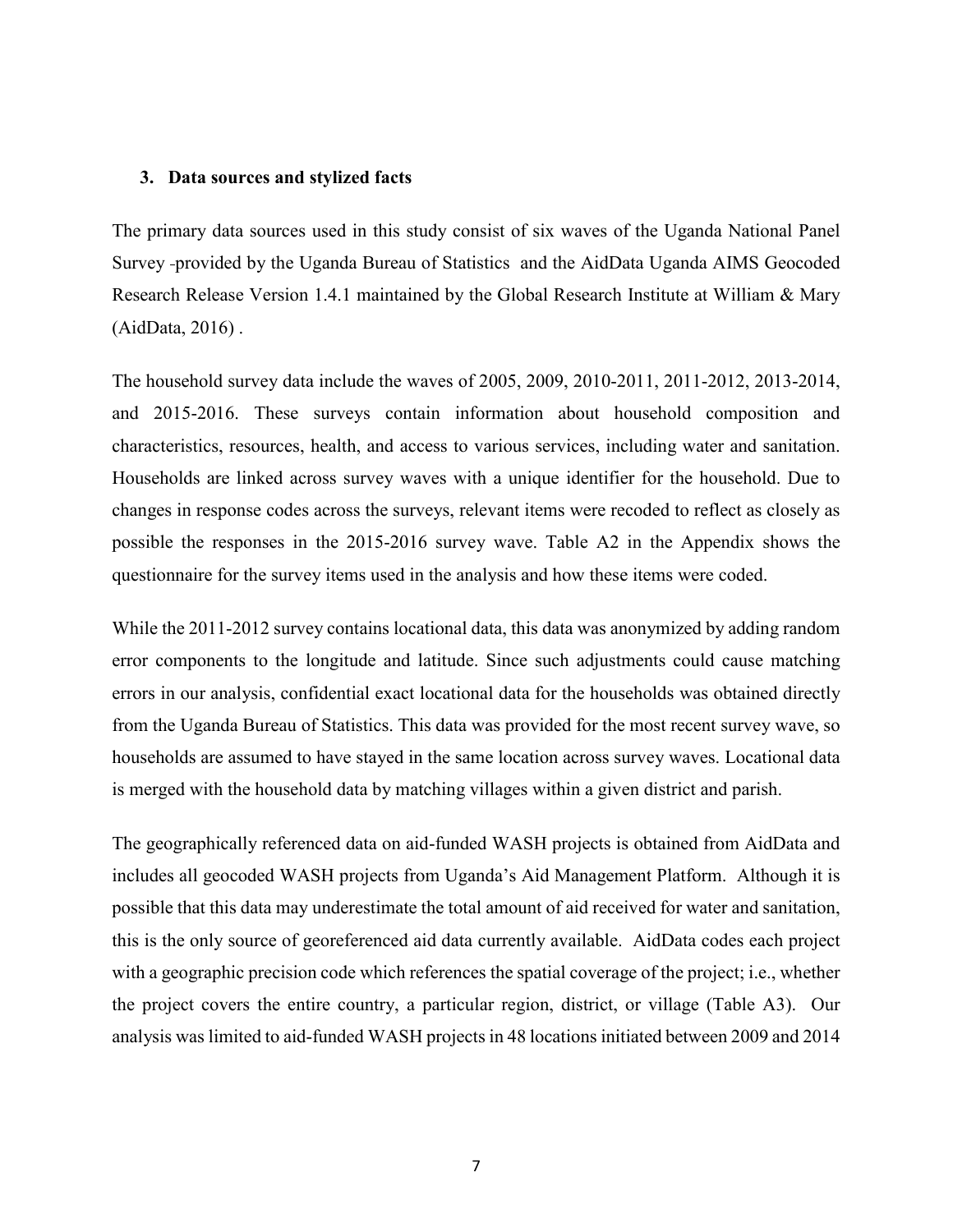with the most precise location information; i.e., those with a precision code of 1(Table A4).<sup>[8](#page-9-0)</sup> In other words, the analysis includes only projects that were installed at a precise location (for example, the construction of a well or borehole near a school or the installation of a water-reservoir and water-supply pipelines in a specific village). WASH projects which are funded at a district or higher-level administrative area (i.e., those with precision codes 2 - 6) are not associated with exact geographical coordinates for each component of the project and are therefore excluded from our analysis. We code households as located within 1 km and 5 to 25 km radii from an aid-funded WASH project at 5 km intervals. The distance in kilometers from each household to each project is computed using the Vincenty Ellipsoid great-circle distance method (Vincenty, 1[9](#page-9-1)75).<sup>9</sup>

The majority of aid-funded WASH projects used for the analysis were completed between 2011 and 2013 (Figure 1). Figure 2 shows the distribution of these projects across the country, and Table 1 provides information on the amount of aid associated with these projects.

 $\overline{\phantom{a}}$ 

<span id="page-9-0"></span><sup>8</sup> This corresponds to 14 separate projects. AidData assigns a precision code of 1 if the geographical coordinates of the project correspond to an exact location, such as a populated place or a physical structure such as a school or health center. This code may also be used for locations that join other locations to create a line such as a road, power transmission line or railroad (Source: AidData GeoCoding Methodology v.2.0.2, June 2017; [http://docs.aiddata.org/ad4/files/geocoding-methodology-updated-2017-06.pdf\)](http://docs.aiddata.org/ad4/files/geocoding-methodology-updated-2017-06.pdf)

<span id="page-9-1"></span> $9$  The R documentation on this method can be found here: <https://rdrr.io/cran/geosphere/man/distVincentyEllipsoid.html>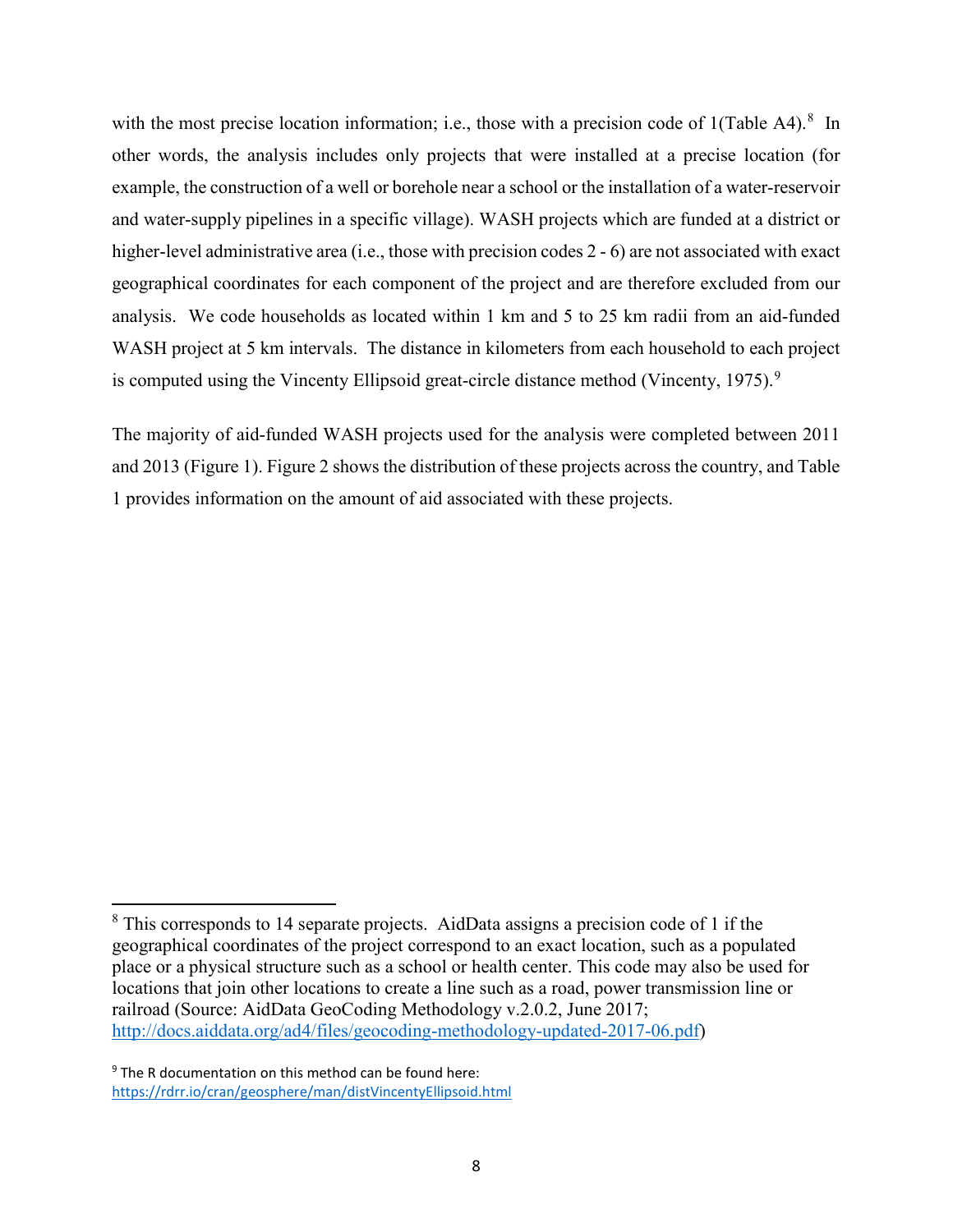

**Figure 1: Distribution of aid projects by year of completion**

**Figure 2: Location of water and sanitation projects**



**Source: Authors' construction**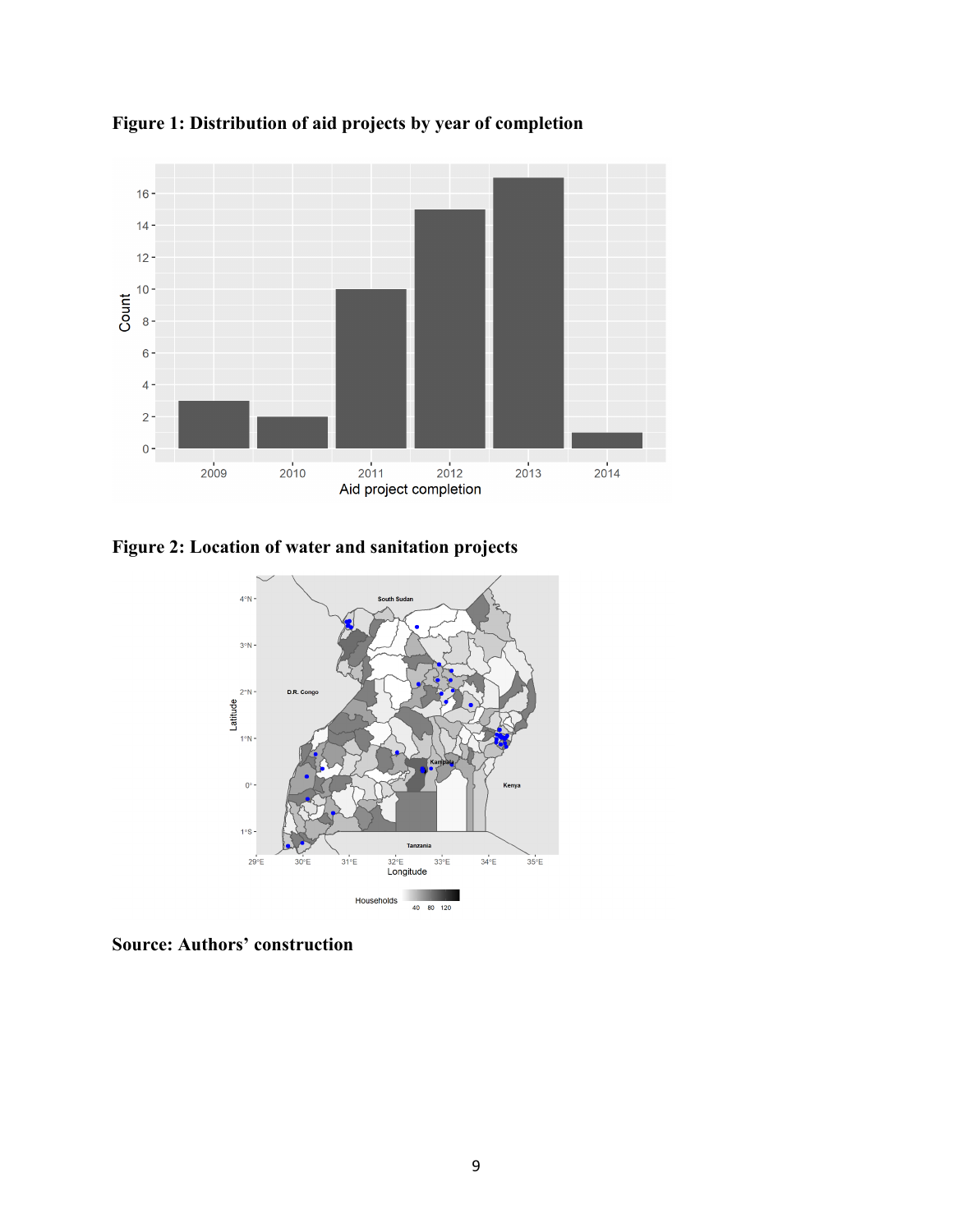| Project end<br>year | Number of project<br>locations | Avg. disbursements<br>(USD) | Avg. commitments<br>(USD) |
|---------------------|--------------------------------|-----------------------------|---------------------------|
| 2009                | 3                              | <b>NA</b>                   | 1,014,095.2               |
| 2010                |                                | 80,955.7                    | 87,462.8                  |
| 2011                | 10                             | 5,325,122.9                 | 61,634.8                  |
| 2012                | 15                             | 9,249,771.4                 | 171,416,340.3             |
| 2013                | 17                             | 7,146,719.8                 | <b>NA</b>                 |
| 2014                |                                | <b>NA</b>                   | <b>NA</b>                 |

**Table 1: Projects by year and funding**

Table 2 shows the proportion of households with access to improved water sources, by region and by survey wave. The Central and Western regions have the lowest coverage, while the Eastern and Northern regions have the highest coverage. Not surprisingly, access to improved water supply is highest in Kampala, the capital of Uganda.

**Table 2: Household access to water by survey year (proportion of households with improved water)**

| Year      |     |     |     | Kampala Central Eastern Northern Western |     |
|-----------|-----|-----|-----|------------------------------------------|-----|
| 2005      | 0.9 | 0.6 | 0.8 | 0.7                                      | 0.6 |
| 2009      | 0.9 | 0.6 | 0.9 | 0.8                                      | 0.6 |
| 2010-2011 | 0.9 | 0.6 | 0.9 | 0.8                                      | 0.6 |
| 2011-2012 |     | 0.6 | 0.9 | 0.8                                      | 0.6 |
| 2013-2014 | 0.9 | 0.5 | 0.9 | 0.8                                      | 0.6 |
| 2015-2016 |     | 0.6 | 0.9 | 0.8                                      | 0.6 |

**Table 3: Travel time to main water source by region and survey year (mean household travel time to water)**

| Year      |     |      |      | Kampala Central Eastern Northern Western |      |
|-----------|-----|------|------|------------------------------------------|------|
| 2005      | 9.2 | 36.6 | 55.3 | 29                                       | 38.7 |
| 2009      | 8.4 | 27.8 | 25.1 | 31.1                                     | 32.2 |
| 2010-2011 | 8.5 | 28.9 | 21.9 | 25.6                                     | 29.8 |
| 2011-2012 | 8   | 29.3 | 18.7 | 23                                       | 28.7 |
| 2013-2014 | 8.7 | 25.4 | 23.4 | 23.7                                     | 30.4 |
| 2015-2016 | 6.5 | 24.7 | 20.4 | 22.8                                     | 25.6 |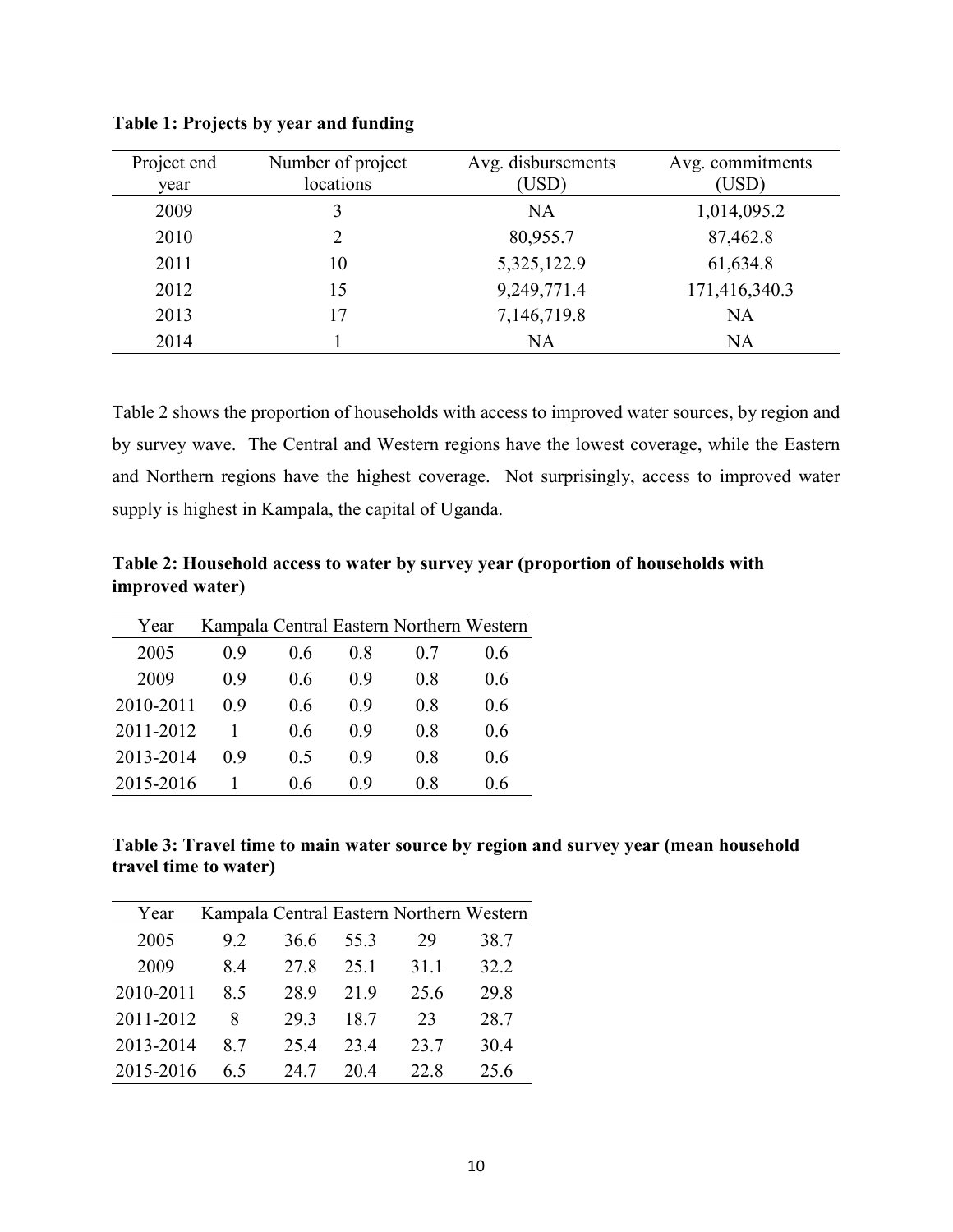On average, Ugandan households travel about 27 minutes to their main source of water, although this varies across regions, with households in the Central and Western regions having the longest travel times (Table 3). Households in Kampala have the shortest travel times, averaging just slightly under 10 minutes. Time spent waiting at the water source, which averages almost 15 minutes nationally, is lowest in the Central and Western regions, and highest in the Eastern and Northern regions (Table 4).

| Year      |      |      |      | Kampala Central Eastern Northern Western |      |
|-----------|------|------|------|------------------------------------------|------|
| 2005      | 10.4 | 16.9 | 30.9 | 43.4                                     | 20.1 |
| 2009      | 6.6  | 12   | 28.2 | 30.1                                     | 9.1  |
| 2010-2011 | 4.6  | 10.7 | 21.6 | 23.8                                     | 5.9  |
| 2011-2012 | 6    | 9.5  | 14.3 | 15.3                                     | 5.4  |
| 2013-2014 | 5.2  | 8.5  | 10.8 | 12.4                                     | 6    |
| 2015-2016 | 3.7  | 6.3  | 10.9 | 12.5                                     | 4.8  |

**Table 4: Waiting time to main water source (mean household waiting time for water)**

#### **Table 5: Distance to closest WASH project by region**

| Region   | Average minimum distance to closest<br>project $(km)^{10}$ |
|----------|------------------------------------------------------------|
| Kampala  | 6.7                                                        |
| Central  | 49.9                                                       |
| Eastern  | 31.6                                                       |
| Northern | 57                                                         |
| Western  | 39.5                                                       |

Table 5 shows the average minimum distance between households and the nearest project in each region. The average minimum distance is lowest in Kampala and highest in the Northern Region.

<span id="page-12-0"></span><sup>&</sup>lt;sup>10</sup> The table reports the average minimum distance of households across these years. For example, if a household is 0.5 km to a 2009 project, 10km to a 2010 project, etc., the minimum of these figures will be the closest distance to an aid project at any point. We then compute the regional average across households.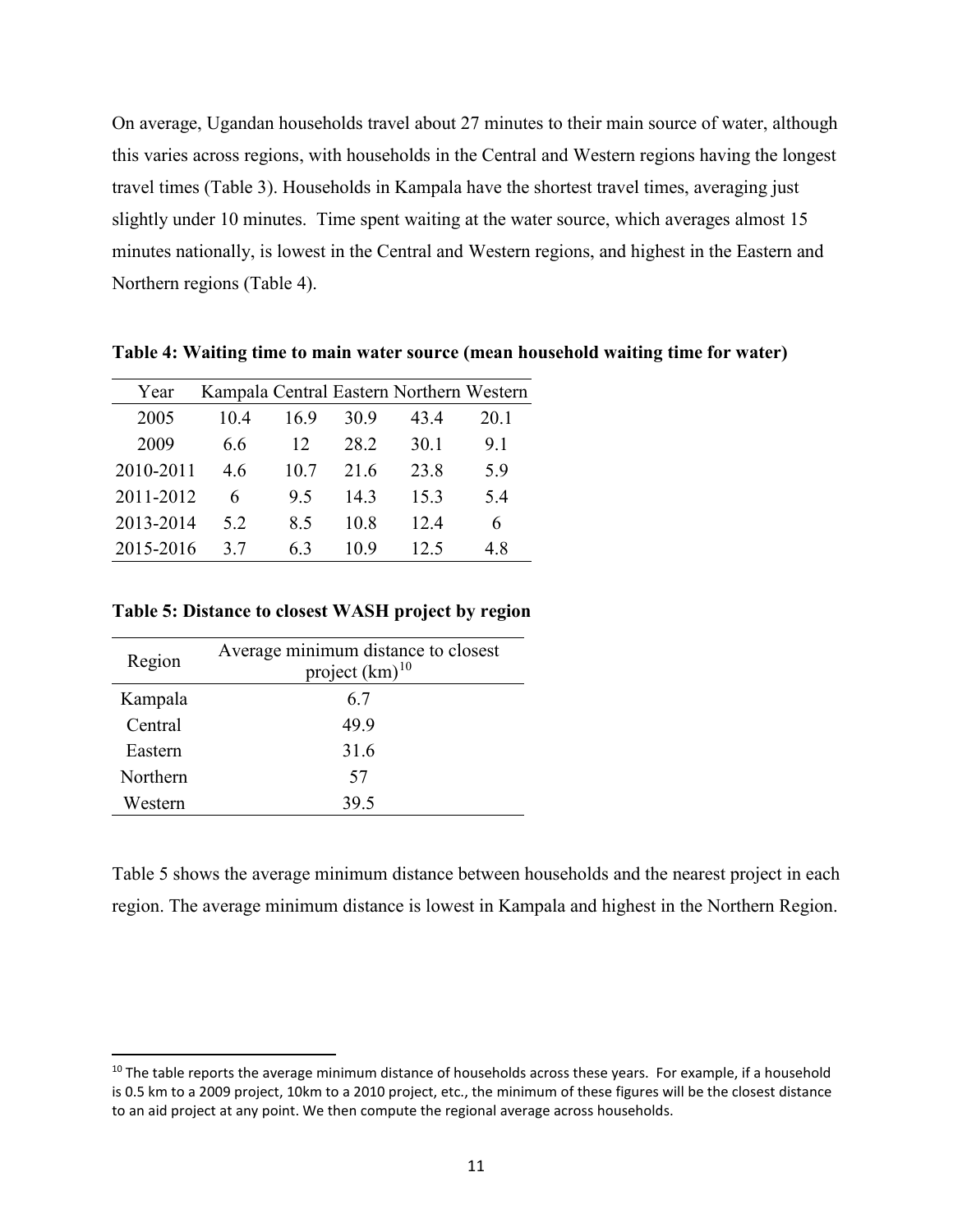#### **4. Empirical model**

We examine the relationship between spatial proximity to aid-funded WASH projects and household access to water by focusing on three separate outcomes that capture a household's access to water as well as the burden of water collection on the household: whether or not a household had access to an improved water source, the time taken to travel to the water source, and the time spent waiting at the water source. We are interested in determining whether households located within a given radius of an aid-funded WASH project have greater access to improved water or a lower burden of water collection compared to households that fall outside this radius.

We use a difference-in-differences (DID) with fixed effects estimation method to examine the impact of WASH aid on access to water and sanitation. The full DID model is as follows:

$$
W_{i,t} = \beta_0 + \beta_1 \cdot D + X_{i,t} \Gamma + \gamma_j + \delta_t + \mathcal{E}_{i,t}
$$
 (Equation 1)

where *i* refers to a household and *t* is time (a binary variable that is 0 in the baseline year and 1 in the endline year). The staggered treatment design implies that the pre- and post-treatment periods vary according to the date of completion of each project. For any given project, the pre-treatment period covers all surveys conducted before the completion year, and the post-treatment period covers all surveys conducted after the completion year. The dependent variable  $W_{i,t}$  takes three different forms: a binary variable that is equal to 1 if the household has access to an improved water source at time t; a continuous variable that measures the travel time in minutes to the primary water source; and a continuous variable that measures waiting time in minutes at the primary water source.  $D$  is the treatment variable and is equal to 1 if the household lives within a specified distance from an aid-funded WASH project after the project's completion date.  $X_{i,t}$  is a vector of household level variables that could affect a household's access to water as well as the burden of water collection. These include household size, the education and gender of the household head, whether or not the household is urban and the household's ability to pay for water services, as measured by household wealth and receipts of remittances as proxies for household income. The correlation coefficients among the wealth variables are provided in Table A5. Γ is a vector of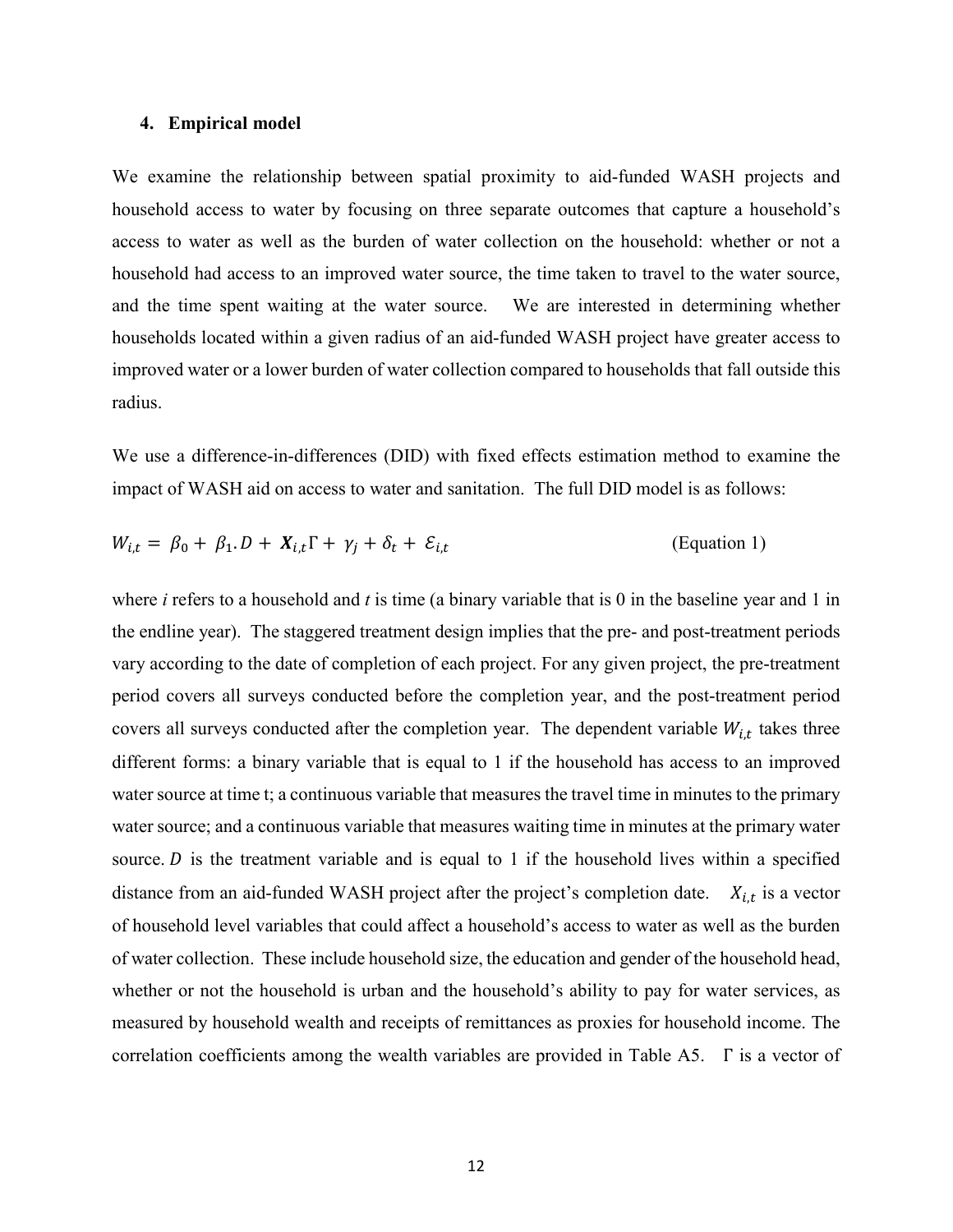coefficients,  $\gamma_j$  and  $\delta_t$  are district and survey year fixed effects, respectively, and  $\mathcal E$  is a random error term.

We first estimate the basic model in equation 1 (without the control variables) using a simple DID estimator on the full sample of households. We then estimate the model with the full set of controls. The indicators of household wealth and remittance receipts are each entered into the regressions separately.<sup>[11](#page-14-0)</sup> Finally, we estimate the model using an inverse probability weighted difference-in-differences (IPWDID) estimator. This estimator uses a logistic propensity score model for the probability of being in the treated group, and controls for the non-randomness of aid allocation by ensuring that the treatment and control groups consist of households that are similar before the treatment across a range of variables that are assumed to determine the probability of treatment (Abadie, 2005; Sant'Anna and Zhao, 2020). Because aid donors may locate aid projects based on a variety of considerations that we cannot observe, differences in outcomes between households located within a given radius of an aid project and those outside this radius may be due to unobserved differences between the two groups, rather than to the impact of the project *per se*. The IPW-DID estimator minimizes the effect of this potential source of bias by weighting each household according to the probability of being treated. Formally, the weight is  $1/(1-p)$  where p is the probability of being treated.

Households are coded as treated if they fall within the relevant radius (e.g., 1km, 5 km and so on) and the project is completed before a given survey wave starts. For example, a household which is within 10 kilometers of an aid project that was completed in 2009 would be considered treated in the 2010-2011 household survey and in subsequent editions of the household survey. Figure 3 shows the number of treated households for each survey wave. The control groups include all households that fall outside the relevant radius. We do this to avoid making arbitrary determinations about which households to exclude from the control groups.<sup>[12](#page-14-1)</sup>

<span id="page-14-0"></span><sup>&</sup>lt;sup>11</sup> The correlation between these indicators is very low as can be seen in Table A5, implying low multicollinearity bias when they are entered into the regression simultaneously.

<span id="page-14-1"></span> $12$  We are aware that this could result in a potential underestimation of the effect of aid if there are spillover effects. For example, the comparison group for households that fall within a 1 km radius of a project includes households that fall within a radius of more than 1km from the project. Households close to the threshold could also benefit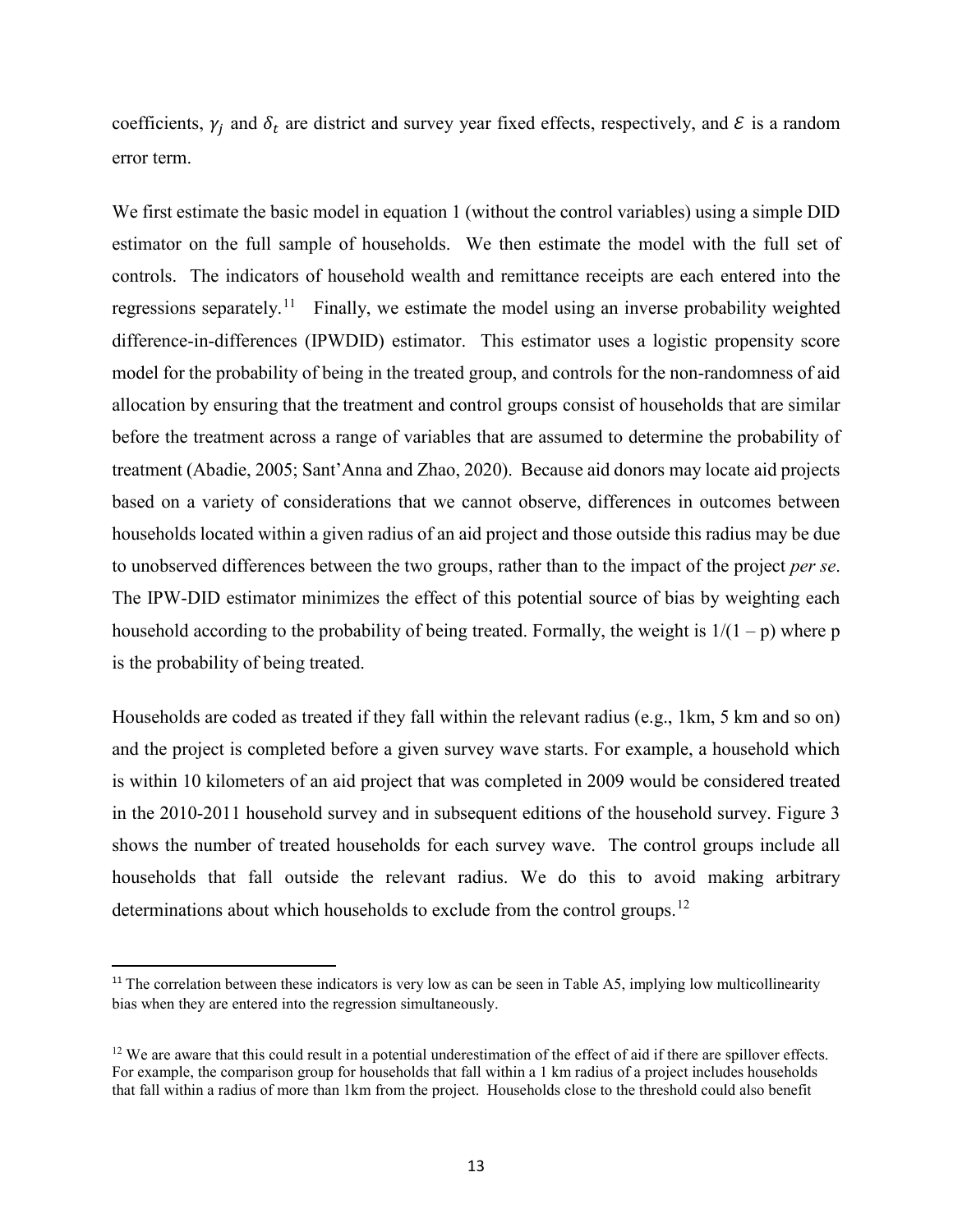

#### **Figure 3: Treated households by survey wave**

## **5. Results**

l

#### *Access to improved water sources*

The results from basic DID estimations on the full sample (Tables 6) suggest that proximity to a completed aid-funded WASH project increases access to improved water sources for households located within 5 to 25 km radii from the project. The absence of a significant impact on households located within 1 km of the project could be partly the result of our decision not to exclude households that fall just outside the 1km threshold from the control group or to the small number of treated units that fall within this radius.

from the project, in which case the effect size of the project would be underestimated. However, we choose to err on the side of caution, since the decision of which households to exclude from the control group would be necessarily arbitrary – should we exclude households that fall within  $1 - 5$  km, or  $1 - 10$  km, or  $1 - 3$  km? This should be borne in mind when interpreting the results of our analysis.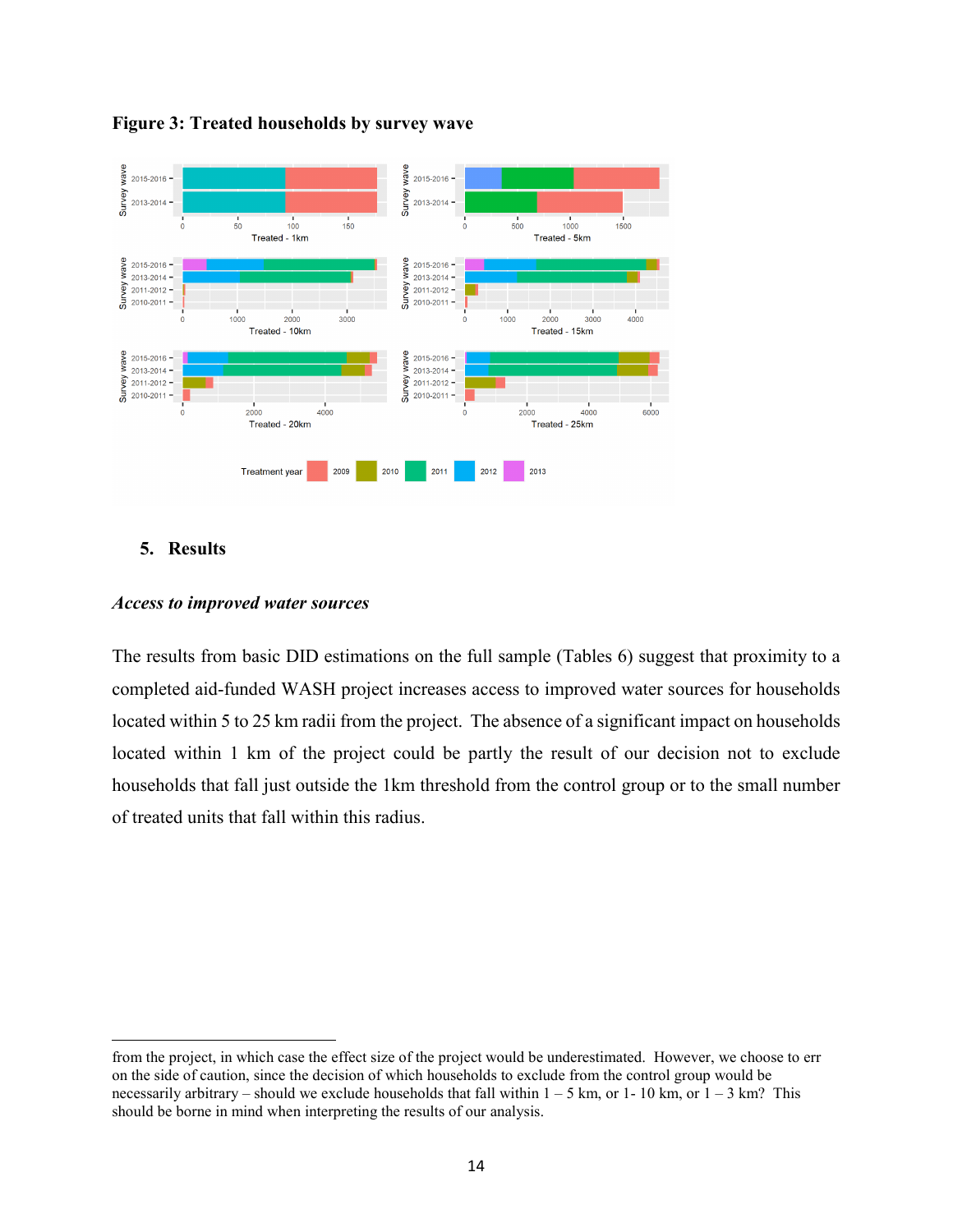|              |                 | $\left( 2\right)$ | (3)        | (4)         |            | (6)        |
|--------------|-----------------|-------------------|------------|-------------|------------|------------|
|              | <sup>1</sup> km | 5km               | !0km       | l 5km       | 20km       | 25km       |
| Aid project  | 0.044           | $0.072***$        | $0.075***$ | $0.066$ *** | $0.062***$ | $0.059***$ |
|              | (0.107)         | (0.025)           | (0.021)    | (0.020)     | (0.020)    | (0.020)    |
| Observations | 42615           | 42615             | 42615      | 42615       | 42615      | 42615      |

Standard errors clustered at the household level in parentheses All models include district and survey year fixed effects.

 $p < 0.10$ , \*\*  $p < 0.05$ , \*\*\*  $p < 0.010$ 

|              | (1)        | (2)                   | (3)          | (4)        | (5)           | (6)        |
|--------------|------------|-----------------------|--------------|------------|---------------|------------|
|              | 1km        | 5km                   | 10km         | 15km       | 20km          | 25km       |
| Aid project  | 0.026      | 0.043                 | $0.056^{**}$ | $0.050**$  | $0.053***$    | $0.049**$  |
|              | (0.101)    | (0.026)               | (0.022)      | (0.022)    | (0.021)       | (0.021)    |
| Size         | 0.001      | 0.001                 | 0.001        | 0.001      | 0.001         | 0.001      |
|              | (0.003)    | (0.003)               | (0.003)      | (0.003)    | (0.003)       | (0.003)    |
| Education    | $0.031**$  | $0.031***$            | $0.031**$    | $0.031$ ** | $0.031***$    | $0.031**$  |
|              | (0.015)    | (0.015)               | (0.015)      | (0.015)    | (0.015)       | (0.015)    |
| Female       | 0.008      | 0.008                 | 0.008        | 0.008      | 0.008         | 0.008      |
|              | (0.017)    | (0.017)               | (0.017)      | (0.017)    | (0.017)       | (0.017)    |
| Urban        | $0.137***$ | $0.135***$            | $0.133***$   | $0.134***$ | $0.134***$    | $0.134***$ |
|              | (0.021)    | (0.021)               | (0.021)      | (0.021)    | (0.021)       | (0.021)    |
| Remittances  | 0.013      | 0.013                 | 0.011        | 0.011      | 0.011         | 0.012      |
|              | (0.030)    | (0.030)               | (0.030)      | (0.030)    | (0.030)       | (0.030)    |
| Roof         | $0.059***$ | $0.059***$            | $0.060***$   | $0.060***$ | $0.060^{***}$ | $0.060***$ |
|              | (0.020)    | (0.020)               | (0.020)      | (0.020)    | (0.020)       | (0.020)    |
| Wall         | 0.109      | 0.111                 | 0.115        | 0.115      | 0.117         | 0.117      |
|              | (0.104)    | (0.104)               | (0.104)      | (0.105)    | (0.104)       | (0.104)    |
| Generator    | $-0.093*$  | $-0.092$ <sup>*</sup> | $-0.090$     | $-0.091$   | $-0.091$      | $-0.093*$  |
|              | (0.055)    | (0.055)               | (0.055)      | (0.055)    | (0.055)       | (0.055)    |
| Land         | $0.048***$ | $0.047***$            | $0.047***$   | $0.047***$ | $0.048***$    | $0.048***$ |
|              | (0.017)    | (0.017)               | (0.017)      | (0.017)    | (0.017)       | (0.017)    |
| Observations | 34770      | 34770                 | 34770        | 34770      | 34770         | 34770      |

## **Table 7: Improved water, full DID results**

Standard errors clustered at the household level in parentheses

All models include district and survey year fixed effects.

 $p < 0.10$ , \*\*  $p < 0.05$ , \*\*\*  $p < 0.010$ 

The results from DID estimations on the full sample with the full set of household level controls suggests that households within 10 to 25 km radii of a completed WASH project benefit from increased access to improved water sources (Table 7). Having a household head who completed primary school, being located in an urban area, having a metal roof or owning land are all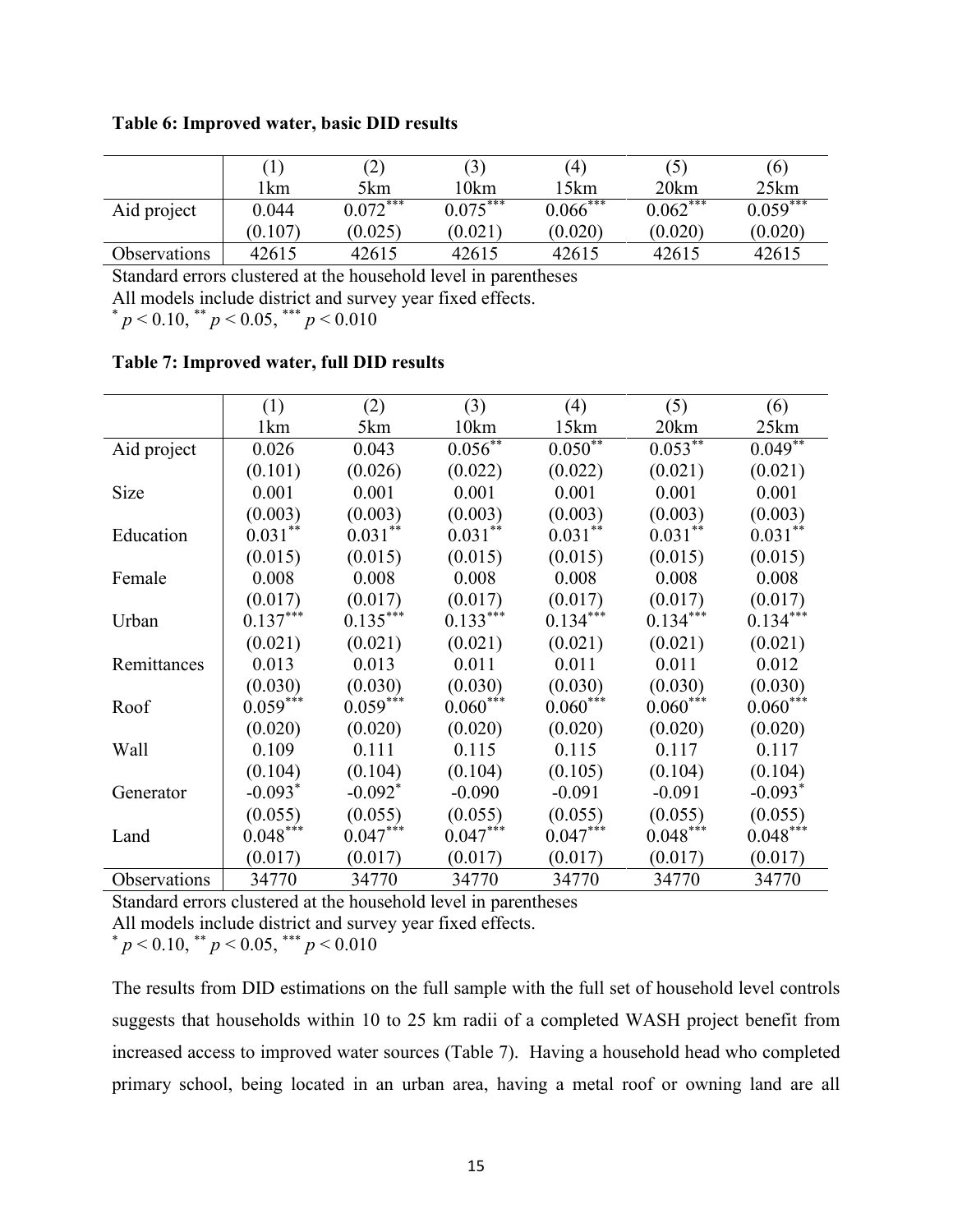positively associated with household access to water. Owning a generator is negatively associated with access to an improved water source. This result is consistent with a scenario in which households live in communities that are deprived of both electricity and water.

Table 8 presents the results for the IPW-DID estimation. These results are slightly different from the basic DID and the DID estimates with the full set of controls. Location within 1 km of an aidfunded WASH project appears to increase household access to improved water, although the effect is not strongly significant. The effect disappears for households located within 5 km and 10 km radii of a project and reappears for households located within 15 km and 20 km radii. This result can be explained by the presence of large water system projects, the impacts of which are not limited only to nearby households.<sup>[13](#page-17-0)</sup>

|              | (1)                   | (2)        | (3)                   | (4)        | (5)        | (6)        |
|--------------|-----------------------|------------|-----------------------|------------|------------|------------|
|              | 1km                   | 5km        | 10km                  | 15km       | 20km       | 25km       |
| Aid project  | $0.184*$              | 0.053      | 0.034                 | $0.055^*$  | $0.057***$ | $0.044*$   |
|              | (0.105)               | (0.050)    | (0.033)               | (0.030)    | (0.027)    | (0.025)    |
| Size         | 0.001                 | 0.001      | 0.001                 | 0.000      | 0.001      | 0.000      |
|              | (0.003)               | (0.004)    | (0.004)               | (0.004)    | (0.004)    | (0.003)    |
| Education    | 0.016                 | 0.047      | $0.067***$            | $0.072***$ | $0.067***$ | $0.067***$ |
|              | (0.035)               | (0.029)    | (0.026)               | (0.025)    | (0.024)    | (0.023)    |
| Female       | $-0.007$              | $-0.036$   | $-0.030$              | $-0.023$   | $-0.013$   | $-0.015$   |
|              | (0.038)               | (0.035)    | (0.034)               | (0.031)    | (0.028)    | (0.027)    |
| Urban        | $0.391***$            | $0.329***$ | $0.264***$            | $0.248***$ | $0.222***$ | $0.203***$ |
|              | (0.144)               | (0.048)    | (0.040)               | (0.038)    | (0.036)    | (0.034)    |
| Remittances  | $-0.142**$            | $-0.016$   | 0.029                 | 0.029      | 0.035      | 0.037      |
|              | (0.060)               | (0.056)    | (0.046)               | (0.039)    | (0.034)    | (0.032)    |
| Roof         | 0.021                 | 0.023      | 0.048                 | 0.052      | $0.059*$   | $0.049*$   |
|              | (0.036)               | (0.040)    | (0.035)               | (0.033)    | (0.030)    | (0.029)    |
| Generator    | $-0.128$ <sup>*</sup> | $-0.110$   | $-0.112$ <sup>*</sup> | $-0.126^*$ | $-0.146^*$ | $-0.146^*$ |
|              | (0.072)               | (0.068)    | (0.068)               | (0.068)    | (0.075)    | (0.075)    |
| Land         | $-0.002$              | 0.041      | $0.063***$            | $0.065***$ | $0.065***$ | $0.065***$ |
|              | (0.043)               | (0.038)    | (0.032)               | (0.027)    | (0.025)    | (0.024)    |
| Observations | 14429                 | 15686      | 16980                 | 18014      | 18952      | 19639      |

**Table 8: Improved water, IPW DID results**

 $\overline{a}$ 

<span id="page-17-0"></span><sup>&</sup>lt;sup>13</sup> Unlike boreholes, large water system projects are capable of providing water to distant households, but require additional infrastructure to connect households to the water main. It is conceivable that households located close to these projects may not benefit from the improved water supply, especially if they have to pay to be connected to the water services, while households further away can benefit if they are willing to incur the additional costs of connection.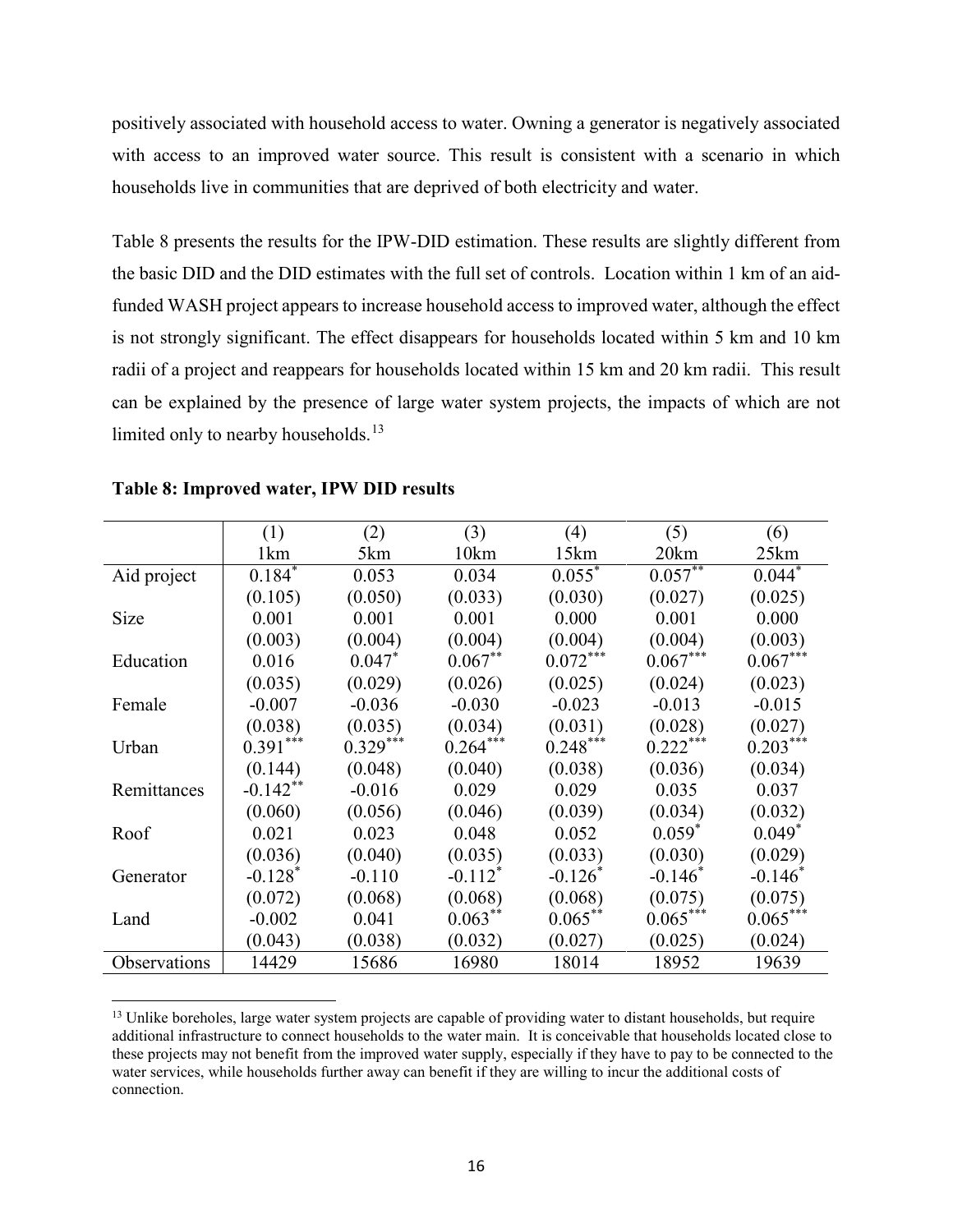Standard errors clustered at the household level in parentheses Weighted regressions using IPW weights. All models include district and survey year fixed effects. Metal wall variable removed due to multi-collinearity.  $p^* = p < 0.10$ , \*\*  $p < 0.05$ , \*\*\*  $p < 0.010$ 

## *Travel time to water sources*

The baseline estimations for water travel time suggest that proximity to an aid-funded WASH project does not have a significant impact on the time households spend travelling to the primary source of water (Table 9). However, the results from the estimations with the household-level controls suggest that aid-funded WASH projects are associated with higher travel time to collect water after project completion, but only for households within a 5km radius (Table 10). The results suggest that these households spend about 3 minutes more traveling to the water source after the project is completed. This is compatible with a scenario in which households prefer better quality water and are willing to travel further for it. On average, urban households spend about 10 minutes less on traveling to the primary water source. Having an educated head or a female head or owning land are associated with lower travel times. Larger households appear to spend marginally more time traveling to collect water.

|              |          | $\left( 2\right)$ | (3)      | (4)      |          | (6)      |
|--------------|----------|-------------------|----------|----------|----------|----------|
|              | 1km      | 5km               | l0km     | 15km     | 20km     | 25km     |
| Aid project  | $-2.922$ | 0.701             | $-1.251$ | $-1.745$ | $-1.571$ | $-1.369$ |
|              | (3.056)  | (1.516)           | (1.298)  | (1.192)  | (1.168)  | .222)    |
| Observations | 38477    | 38477             | 38477    | 38477    | 38477    | 38477    |

## **Table 9: Water travel time, basic DID results**

Standard errors clustered at the household level in parentheses All models include district and survey year fixed effects.

 $p < 0.10$ , \*\*  $p < 0.05$ , \*\*\*  $p < 0.010$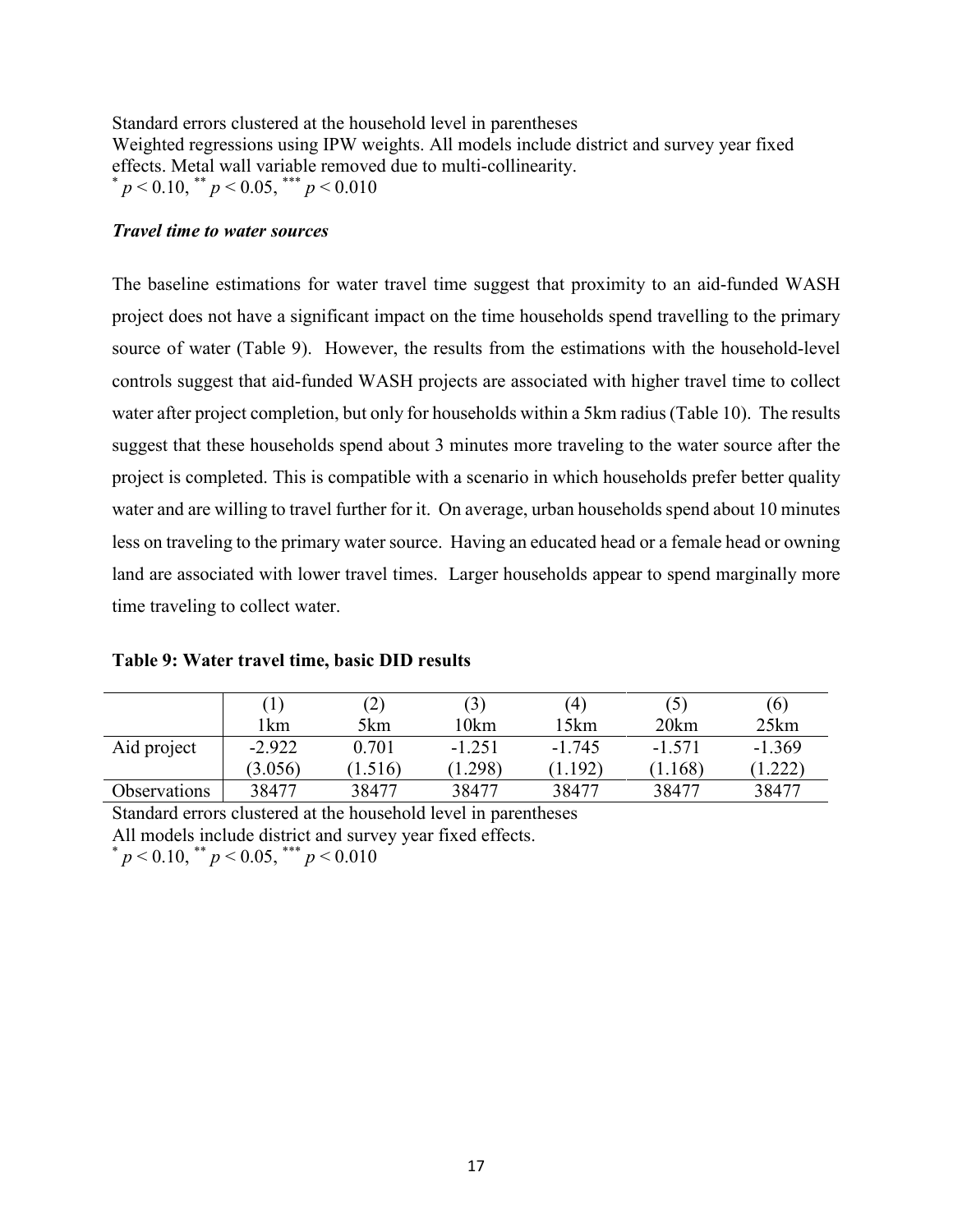|              | (1)             | (2)          | (3)          | (4)          | (5)          | (6)         |
|--------------|-----------------|--------------|--------------|--------------|--------------|-------------|
|              | 1 <sub>km</sub> | 5km          | 10km         | 15km         | 20km         | 25km        |
| Aid project  | 0.134           | $3.493***$   | 0.879        | $-0.482$     | $-0.027$     | $-1.344$    |
|              | (3.509)         | (1.598)      | (1.358)      | (1.259)      | (1.229)      | (1.338)     |
| Size         | $0.521***$      | $0.522***$   | $0.521***$   | $0.521***$   | $0.521***$   | $0.520***$  |
|              | (0.149)         | (0.148)      | (0.148)      | (0.149)      | (0.149)      | (0.149)     |
| Education    | $-2.122***$     | $-2.142**$   | $-2.133***$  | $-2.120$ **  | $-2.122**$   | $-2.113**$  |
|              | (0.977)         | (0.977)      | (0.977)      | (0.977)      | (0.977)      | (0.977)     |
| Female       | $-2.695**$      | $-2.648$ **  | $-2.693**$   | $-2.696**$   | $-2.696**$   | $-2.688$ ** |
|              | (1.094)         | (1.093)      | (1.094)      | (1.093)      | (1.093)      | (1.093)     |
| Urban        | $-10.065***$    | $-10.215***$ | $-10.132***$ | $-10.038***$ | $-10.063***$ | $-9.992***$ |
|              | (1.181)         | (1.182)      | (1.180)      | (1.178)      | (1.179)      | (1.176)     |
| Remittances  | $-1.559$        | $-1.618$     | $-1.584$     | $-1.545$     | $-1.558$     | $-1.550$    |
|              | (1.562)         | (1.544)      | (1.560)      | (1.560)      | (1.561)      | (1.551)     |
| Roof         | $-0.712$        | $-0.716$     | $-0.702$     | $-0.722$     | $-0.713$     | $-0.740$    |
|              | (1.429)         | (1.429)      | (1.429)      | (1.428)      | (1.428)      | (1.428)     |
| Wall         | $-3.568$        | $-3.391$     | $-3.487$     | $-3.625$     | $-3.573$     | $-3.774$    |
|              | (10.425)        | (10.396)     | (10.417)     | (10.437)     | (10.433)     | (10.456)    |
| Generator    | 3.506           | 3.556        | 3.535        | 3.504        | 3.506        | 3.552       |
|              | (4.404)         | (4.411)      | (4.394)      | (4.404)      | (4.405)      | (4.398)     |
| Land         | $-3.295***$     | $-3.358$ **  | $-3.313***$  | $-3.287**$   | $-3.294**$   | $-3.303$ ** |
|              | (1.634)         | (1.635)      | (1.636)      | (1.635)      | (1.633)      | (1.631)     |
| Observations | 30954           | 30954        | 30954        | 30954        | 30954        | 30954       |

**Table 10: Water travel time, full DID results**

Standard errors clustered at the household level in parentheses All models include district and survey year fixed effects.

\* *p* < 0.10, \*\* *p* < 0.05, \*\*\* *p* < 0.010

The results change quite dramatically, both in terms of magnitude and significance, when we use the IPW-DID estimator (Table 11).<sup>[14](#page-19-0)</sup> Being located within 5 km to 20 km radius of a WASH project increases travel time by between 18 minutes (for households within10 km of a project) to over 60 minutes (for households within 5 km of a project). A reasonable interpretation is that when an improved water source is installed, households are willing to travel longer distances relative to their existing unimproved water sources. Regarding controls, wealthier households and urban households appear to spend less time travelling to collect water.

<span id="page-19-0"></span><sup>&</sup>lt;sup>14</sup> Note that households located within a 1 km radius of an aid-funded WASH project are dropped from the IPW-DID analysis due to an insufficient number of observations upon which to compute the inverse probability weights. None of the units treated at 1km have both the outcome and pre-treatment values for the relevant variables.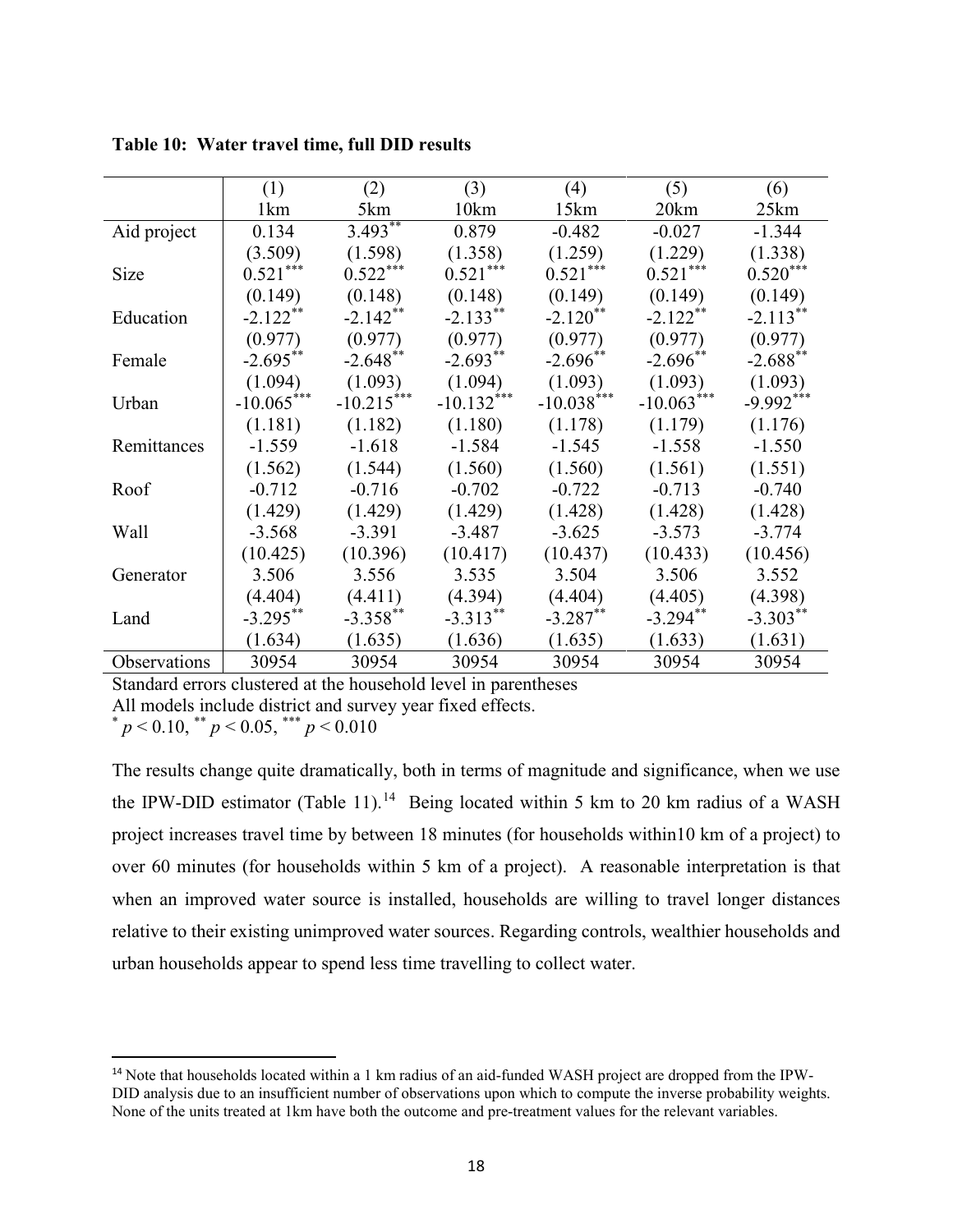|              | (1)          | (2)                   | (3)                   | (4)          | (5)          |
|--------------|--------------|-----------------------|-----------------------|--------------|--------------|
|              | 5km          | 10km                  | 15km                  | 20km         | 25km         |
| Aid project  | $67.148***$  | $18.385$ <sup>*</sup> | $28.169$ <sup>*</sup> | $44.553***$  | 30.916       |
|              | (8.001)      | (10.664)              | (16.728)              | (19.863)     | (19.049)     |
| Size         | $5.138***$   | $1.791*$              | $2.583***$            | $3.573***$   | $2.726***$   |
|              | (0.934)      | (1.021)               | (1.249)               | (1.324)      | (1.263)      |
| Education    | $9.465***$   | 4.392                 | $6.719**$             | $7.697***$   | $7.058***$   |
|              | (3.636)      | (4.033)               | (2.895)               | (2.153)      | (2.844)      |
| Female       | 10.083       | 2.818                 | 6.538                 | 9.934        | 5.367        |
|              | (12.734)     | (5.521)               | (6.850)               | (6.763)      | (6.642)      |
| Urban        | $-23.610***$ | $-19.418***$          | $-20.618***$          | $-21.843***$ | $-20.918***$ |
|              | (7.474)      | (4.038)               | (4.326)               | (4.645)      | (4.630)      |
| Remittances  | 17.368       | $-2.957$              | 0.421                 | 3.151        | 1.252        |
|              | (13.277)     | (4.226)               | (6.114)               | (7.907)      | (6.330)      |
| Roof         | $-22.382***$ | $-1.213$              | $-2.121$              | $-4.033$     | $-3.033$     |
|              | (6.260)      | (3.195)               | (3.352)               | (3.705)      | (3.390)      |
| Generator    | $-16.755$    | $-0.169$              | 3.240                 | 5.913        | 3.432        |
|              | (12.927)     | (7.675)               | (7.817)               | (8.465)      | (7.698)      |
| Land         | $-148.42***$ | $-50.700*$            | $-74.620**$           | $-100.91***$ | $-75.745**$  |
|              | (6.955)      | (29.173)              | (35.141)              | (32.631)     | (34.853)     |
| Observations | 12999        | 13935                 | 14938                 | 15824        | 16507        |

**Table 11: Water travel time, IPW DID results**

Standard errors clustered at the household level in parentheses Weighted regressions using IPW weights. All models include district and survey year fixed effects. Metal wall variable removed due to multi-collinearity.  $p < 0.10,$  \*\*  $p < 0.05,$  \*\*\*  $p < 0.010$ 

#### *Waiting time at water sources*

The baseline estimation suggests that the amount of time that households spend waiting at a water source after project completion is greater for households located within 1 km (by about 11 minutes), 5 km (by about 6 minutes) and 10 km (by about 3 minutes) of aid-funded WASH projects (Tables 12). These results remain more or less the same when the full set of controls are included in the regression (Table 13). Similar to the case of travel time, these results suggest that households are willing to wait longer to fetch water from an improved source compared to pre-existing nonimproved sources. This is an indication that the supply of improved water sources is still insufficient relative to demand as measured by the population density. The results for the control factors are also similar to those for improved water. Educated households and households in urban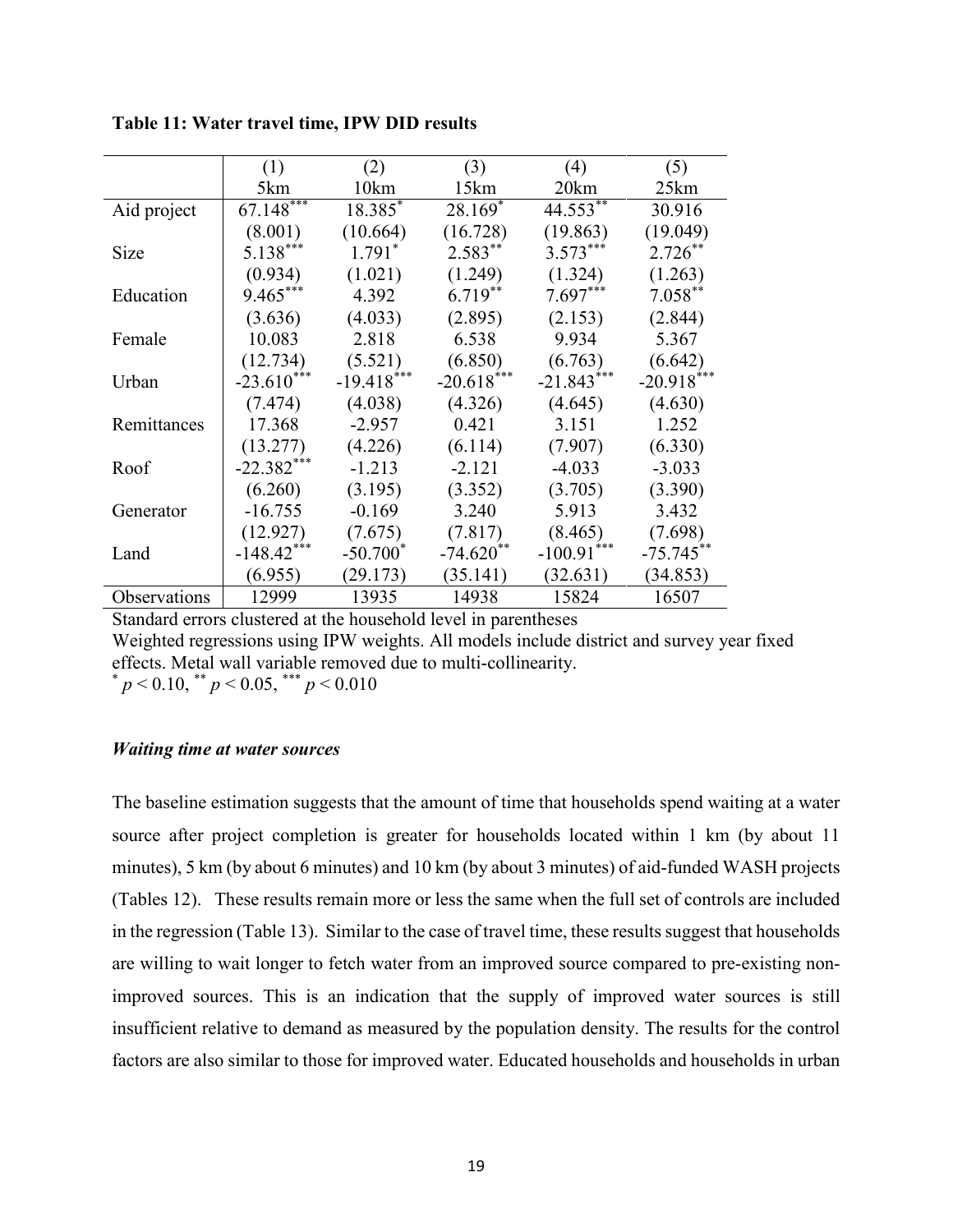areas spend slightly less time waiting for water, while land-owning households spend slightly more time waiting for water. $15$ 

|              |             | $\left( 2\right)$ | (3)      | (4)             |       | (6)      |
|--------------|-------------|-------------------|----------|-----------------|-------|----------|
|              | 1km         | 5km               | l 0km    | l 5km           | 20km  | 25km     |
| Aid project  | $10.813***$ | $5.756***$        | $2.346*$ | 1.814           | 1.396 | $-0.025$ |
|              | (5.053)     | (0.499)           | 1.215    | $1.205^{\circ}$ |       | (1.210)  |
| Observations | 38427       | 38427             | 38427    | 38427           | 38427 | 38427    |

## **Table 12: Water waiting time, basic DID results**

Standard errors clustered at the household level in parentheses

All models include district and survey year fixed effects.

 $p < 0.10$ , \*\*  $p < 0.05$ , \*\*\*  $p < 0.010$ 

#### **Table 13: Water waiting time, full DID results**

|              | (1)         | (2)         | (3)         | (4)         | (5)         | (6)         |
|--------------|-------------|-------------|-------------|-------------|-------------|-------------|
|              | 1km         | 5km         | 10km        | 15km        | 20km        | 25km        |
| Aid project  | $10.933***$ | $6.421***$  | $2.838***$  | 1.455       | 0.616       | $-1.024$    |
|              | (5.255)     | (1.602)     | (1.330)     | (1.320)     | (1.271)     | (1.339)     |
| Size         | 0.204       | 0.199       | 0.197       | 0.197       | 0.197       | 0.196       |
|              | (0.161)     | (0.161)     | (0.162)     | (0.162)     | (0.162)     | (0.162)     |
| Education    | $-2.680***$ | $-2.698***$ | $-2.697***$ | $-2.670**$  | $-2.664**$  | $-2.655***$ |
|              | (1.036)     | (1.036)     | (1.039)     | (1.037)     | (1.037)     | (1.037)     |
| Female       | 0.237       | 0.292       | 0.213       | 0.204       | 0.202       | 0.210       |
|              | (0.973)     | (0.972)     | (0.976)     | (0.976)     | (0.975)     | (0.975)     |
| Urban        | $-4.623***$ | $-4.873***$ | $-4.813***$ | $-4.674***$ | $-4.630***$ | $-4.538***$ |
|              | (1.383)     | (1.387)     | (1.386)     | (1.381)     | (1.382)     | (1.379)     |
| Remittances  | 2.773       | 2.751       | 2.777       | 2.824       | 2.855       | 2.868       |
|              | (2.409)     | (2.405)     | (2.402)     | (2.427)     | (2.426)     | (2.422)     |
| Roof         | 0.597       | 0.595       | 0.633       | 0.630       | 0.613       | 0.577       |
|              | (1.490)     | (1.488)     | (1.492)     | (1.497)     | (1.497)     | (1.496)     |
| Wall         | $-7.108$    | $-6.870$    | $-6.931$    | $-7.026$    | $-7.112$    | $-7.351$    |
|              | (4.662)     | (4.738)     | (4.720)     | (4.707)     | (4.690)     | (4.660)     |
| Generator    | $-0.901$    | $-0.825$    | $-0.823$    | $-0.911$    | $-0.924$    | $-0.882$    |
|              | (3.336)     | (3.326)     | (3.348)     | (3.344)     | (3.338)     | (3.329)     |
| Land         | $1.879*$    | $1.837*$    | $1.892*$    | $1.932*$    | $1.952^*$   | $1.946*$    |
|              | (1.064)     | (1.065)     | (1.066)     | (1.067)     | (1.068)     | (1.068)     |
| Observations | 30923       | 30923       | 30923       | 30923       | 30923       | 30923       |

Standard errors clustered at the household level in parentheses

All models include district and survey year fixed effects.

\* *p* < 0.10, \*\* *p* < 0.05, \*\*\* *p* < 0.010

 $\overline{\phantom{a}}$ 

<span id="page-21-0"></span><sup>&</sup>lt;sup>15</sup> About 81 percent of the households in the sample that own non-agricultural land live in rural areas. This result is capturing the scarcity of improved water sources in the rural area.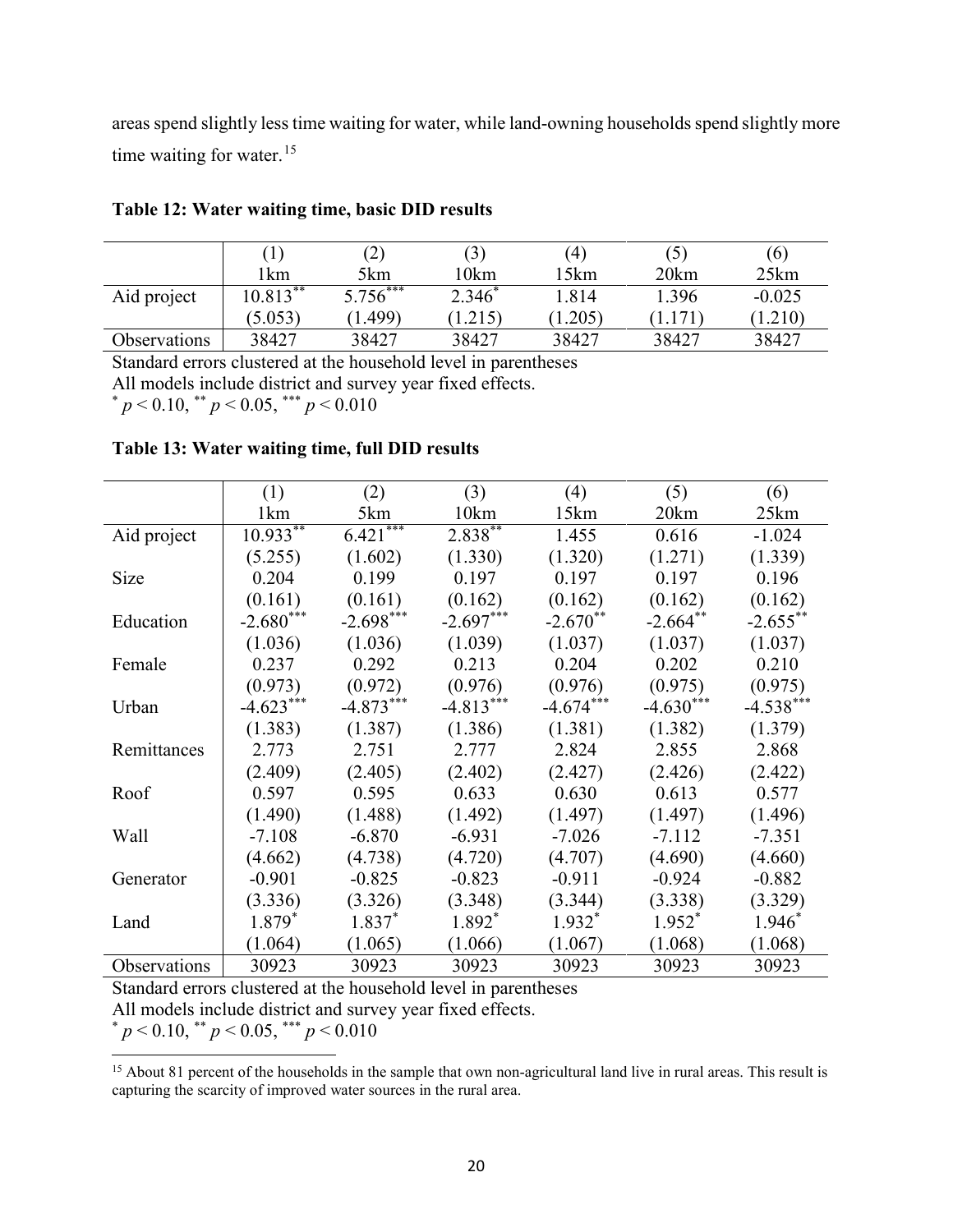Table 14 presents results from the IPW-DID estimation.<sup>16</sup> Households located within 5 km of a completed project spend about half an hour longer waiting for water. The difference in waiting time appears to decrease the further away the household is located from the project, with households located within a 20 km radius seeing the smallest increase in their water waiting time. This result is compatible with a scenario in which households located farther away from a project gain access to water and also see a reduction in the time spent waiting for water after the project is completed, either directly as a result of the project, or indirectly through reductions in the numbers of people using a particular source.

|              | (1)          | (2)        | (3)         | (4)         | (5)                   |
|--------------|--------------|------------|-------------|-------------|-----------------------|
|              | 5km          | 10km       | 15km        | 20km        | 25km                  |
| Aid project  | $32.685***$  | $7.789***$ | $5.060*$    | $3.951$ *   | 1.435                 |
|              | (6.859)      | (2.650)    | (2.613)     | (2.292)     | (1.908)               |
| Size         | $5.514***$   | $1.019*$   | $1.114*$    | 0.905       | 0.590                 |
|              | (0.993)      | (0.595)    | (0.647)     | (0.558)     | (0.376)               |
| Education    | $-1.432$     | $-5.327**$ | $-4.839**$  | $-4.684$ ** | $-3.242$ <sup>*</sup> |
|              | (4.615)      | (2.491)    | (2.223)     | (2.178)     | (1.800)               |
| Female       | 23.320**     | 3.978      | 3.600       | 2.172       | 2.663                 |
|              | (11.823)     | (3.831)    | (2.557)     | (2.185)     | (2.023)               |
| Urban        | 3.382        | $-6.724*$  | $-8.861***$ | $-9.435***$ | $-8.202***$           |
|              | (12.954)     | (4.044)    | (2.972)     | (2.598)     | (2.281)               |
| Remittances  | 2.294        | $-3.941$   | $-0.395$    | 1.995       | 0.717                 |
|              | (8.767)      | (5.788)    | (5.229)     | (5.155)     | (4.502)               |
| Roof         | $-34.794***$ | $-4.461$   | 1.415       | 1.331       | 1.279                 |
|              | (12.974)     | (4.440)    | (3.342)     | (3.064)     | (2.826)               |
| Generator    | 15.253       | 15.205     | 2.995       | 4.631       | 3.389                 |
|              | (16.933)     | (13.673)   | (7.167)     | (8.232)     | (6.172)               |
| Land         | $-17.095***$ | 1.813      | 0.033       | 0.152       | 1.733                 |
|              | (5.305)      | (2.180)    | (2.348)     | (2.370)     | (1.617)               |
| Observations | 12922        | 13858      | 14861       | 15747       | 16430                 |

**Table 14: Water waiting time, IPW DID results**

Standard errors clustered at the household level in parentheses

Weighted regressions using IPW weights. All models include district and survey year fixed effects. Metal wall variable removed due to multi-collinearity.

 $p < 0.10$ , \*\*  $p < 0.05$ , \*\*\*  $p < 0.010$ 

<span id="page-22-0"></span><sup>&</sup>lt;sup>16</sup> Households located within a 1 km radius of an aid-funded WASH project are dropped from the IPW-DID analysis due to an insufficient number of observations upon which to compute the inverse probability weights.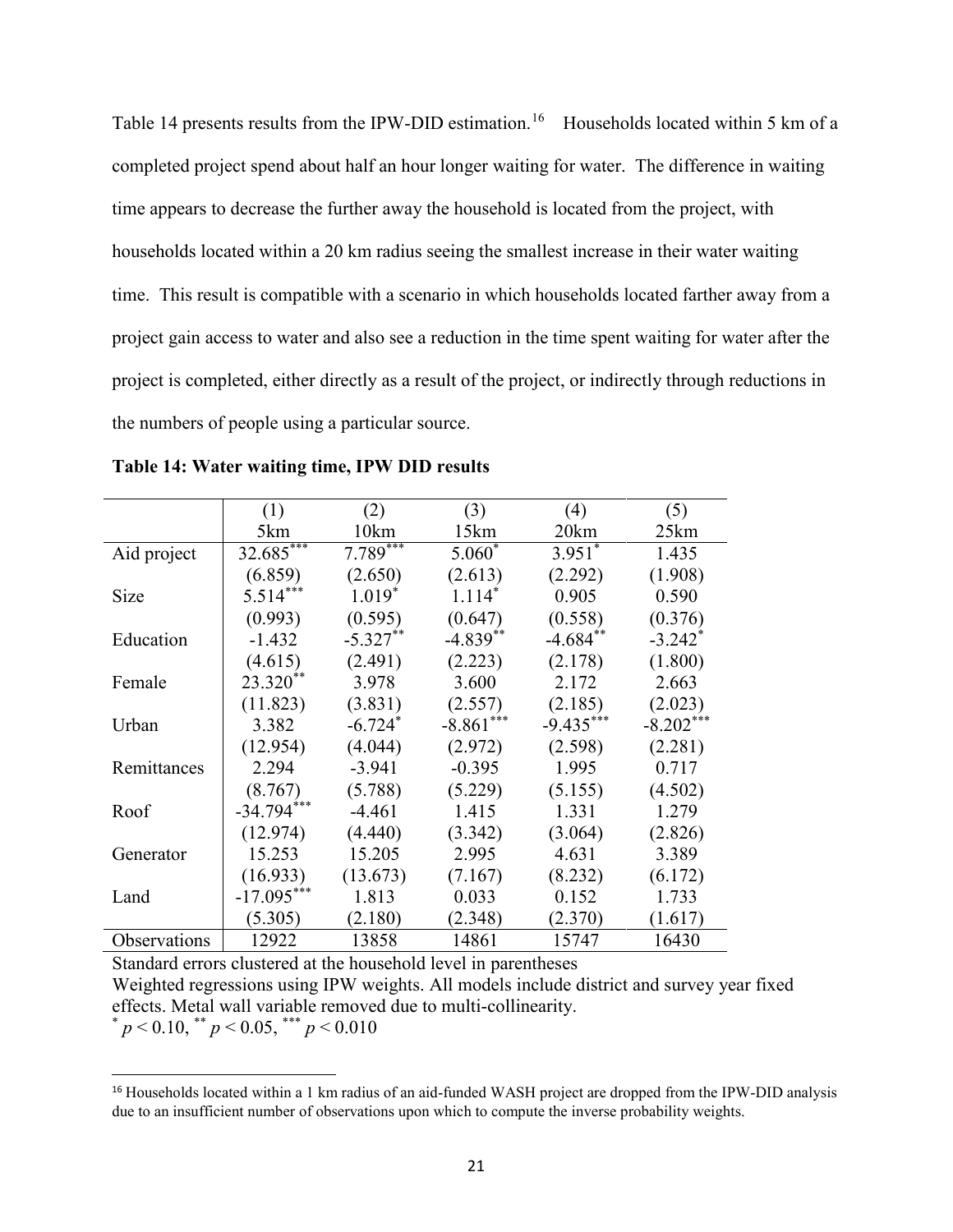#### **6. Conclusion**

This paper sought to investigate the impact of foreign aid on access to improved water at the household level in Uganda using geocoded subnational data on the location of WASH aid projects combined with data from nationally representative household-level panel surveys. The paper adds to the growing body of work that analyzes aid effectiveness at the subnational level by extending this approach to the water sector. It also adds to the literature on aid effectiveness in the WASH sector by examining the impact of aid funded projects on two dimensions of access to water – the type of water source, and the time-burden of water collection.

The results suggest that while aid-funded WASH projects increase household access to improved water sources, households may also see the burden of water collection increase, as they may need to travel longer distances and also experience longer wait times. This may be due to increased demand for better quality water, but it also suggests that there is an unmet need for improved water sources. The distance travelled for water can be shortened if water sources are located closer to households while wait times can be reduced if the number of water sources is increased in line with the density of the served areas.

There are some limitations to the analysis presented here. Firstly, while AidData identifies the precise location of the project, details on the nature of the project at that location are often not available. While we could confirm that some of the projects constructed boreholes, for other projects, it was not possible to identify exactly what improved water infrastructure was constructed. Despite detailed data on the type of water source accessed in the survey data, this means we could not directly confirm that a treated households' improved access to water was due to their accessing a specific aid project. Ideally, we would be able to match survey responses on the type of water source accessed to the construction of the project.

Nevertheless, the results suggest that providing more water projects *and* locating them closer to households can help to increase household access to water and reduce the time burden of water collection.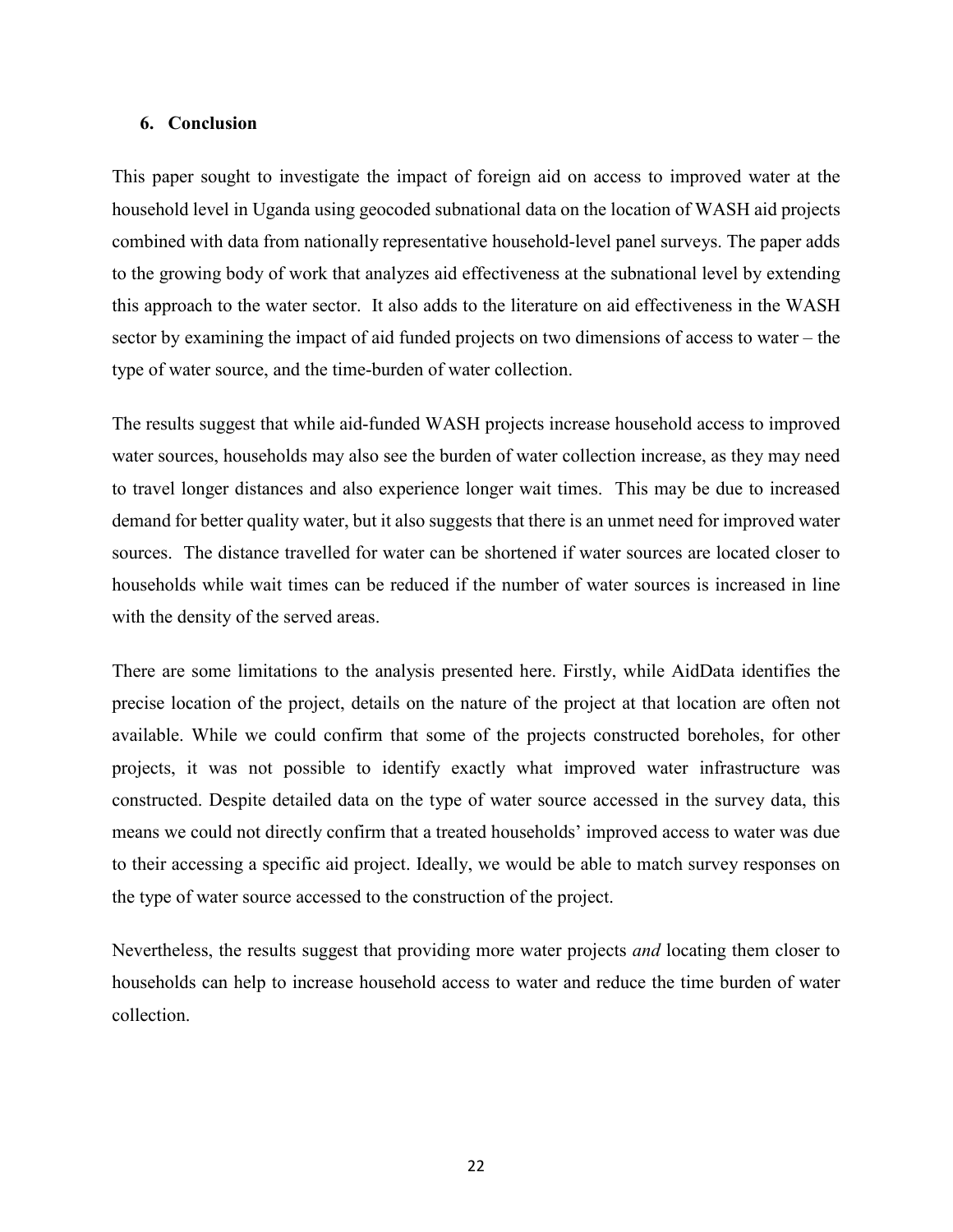## **References**

AidData. (2016). UgandaAIMS GeocodedResearchRelease Level1 v1.4.1 geocoded dataset. Williamsburg, VA and Washington, DC: AidData.

Bain, R., et al. (2013). Universal Access to Drinking Water (Vol. 2013). Helsinki, Finland: UNU-WIDER.

- Blum, D., et al. (1990). The Imo State (Nigeria) Drinking Water Supply and Sanitation Project, 1. Description of the project, evaluation methods, and impact on intervening variables. *Transactions of the Royal Society of Tropical Medicine and Hygiene, 84*(2), 309-315.
- Botting, M. J., et al. (2010). Water and sanitation infrastructure for health: The impact of foreign aid. *Globalization and Health, 6*(1), 1-8. doi:10.1186/1744-8603-6-12
- Burr, P. (2019). The state of WASH financing in Eastern and Southern Africa: Uganda Country Level Assessment.
- Cairncross, S. and Cuff, J. L. (1987). Water use and health in Mueda, Mozambique. *Transactions of the Royal Society of Tropical Medicine and Hygiene, 81*(1), 51-54.
- De, R. and Becker, C. (2015). The Foreign Aid Effectiveness Debate: Evidence from Malawi. AidData Working Paper #6. Williamsburg, VA: AidData at William & Mary.
- Devoto, F., et al. (2012). Happiness on tap: Piped water adoption in urban Morocco. *American Economic Journal: Economic Policy, 4*(4), 68-99.
- Dreher, A. and Lohmann, S. (2015). Aid and growth at the regional level. *Oxford Review of Economic Policy, 31*(3-4), 420-446. doi:doi:10.1093/oxrep/grv026
- Gopalan, S. and Rajan, R. S. (2016). Has Foreign Aid Been Effective in the Water Supply and Sanitation Sector? Evidence from Panel Data. *World Development, 85*, 84-104.
- Gross, E., et al. (2018). Women are walking and waiting for water: the time value of public water supply. *Economic Development and Cultural Change, 66*(3), 489-517.
- Hopewell, M. R. and Graham, J. P. (2014). Trends in access to water supply and sanitation in 31 major sub-Saharan African cities: an analysis of DHS data from 2000 to 2012. *BMC Public Health, 14*(1), 1-12. doi:10.1186/1471-2458-14-208
- Kotsadam, A., et al. (2018). Development aid and infant mortality. Micro-level evidence from Nigeria. *World Development, 105*, 59-69.
- Marty, R., et al. (2017). Taking the health aid debate to the subnational level: the impact and allocation of foreign health aid in Malawi. *BMJ Global Health, 2*(1), e000129.
- Ndikumana, L. and Pickbourn, L. (2017). The Impact of Foreign Aid Allocation on Access to Social Services in sub-Saharan Africa: The Case of Water and Sanitation. *World Development, 90*, 104-114.
- Odokonyero, T., et al. (2018). The impact of aid on health outcomes in Uganda. *Health economics, 27*(4), 733-745.
- Pickbourn, L. and Ndikumana, L. (2013). Impact of sectoral allocation of foreign aid on gender equity and human development. *WIDER Working Paper 2013/066*.
- Salami, A. O., et al. (2014). Development aid and access to water and sanitation in Sub-Saharan Africa. *Water International, 39*(3), 294-314. doi:10.1080/02508060.2013.876570
- UN-Water. (2021). *Summary Progress Update 2021 – SDG 6 – water and sanitation for all.* . Retrieved from Geneva, Switzerland.[: https://www.unwater.org/publications/summary-progress-update-](https://www.unwater.org/publications/summary-progress-update-2021-sdg-6-water-and-sanitation-for-all/)[2021-sdg-6-water-and-sanitation-for-all/](https://www.unwater.org/publications/summary-progress-update-2021-sdg-6-water-and-sanitation-for-all/)
- UN. (2021). *The Sustainable Development Goals Report*. Retrieved from <https://unstats.un.org/sdgs/report/2021/The-Sustainable-Development-Goals-Report-2021.pdf>
- Van Weezel, S. (2015). A Spatial Analysis of the Effect of Foreign Aid in Conflict Areas. AidData Working Paper #8. Williamsburg, VA: AidData at William & Mary.
- Vincenty, T. (1975). Direct and inverse solutions of geodesics on the ellipsoid with application of nested equations. *Survey review, 23*(176), 88-93.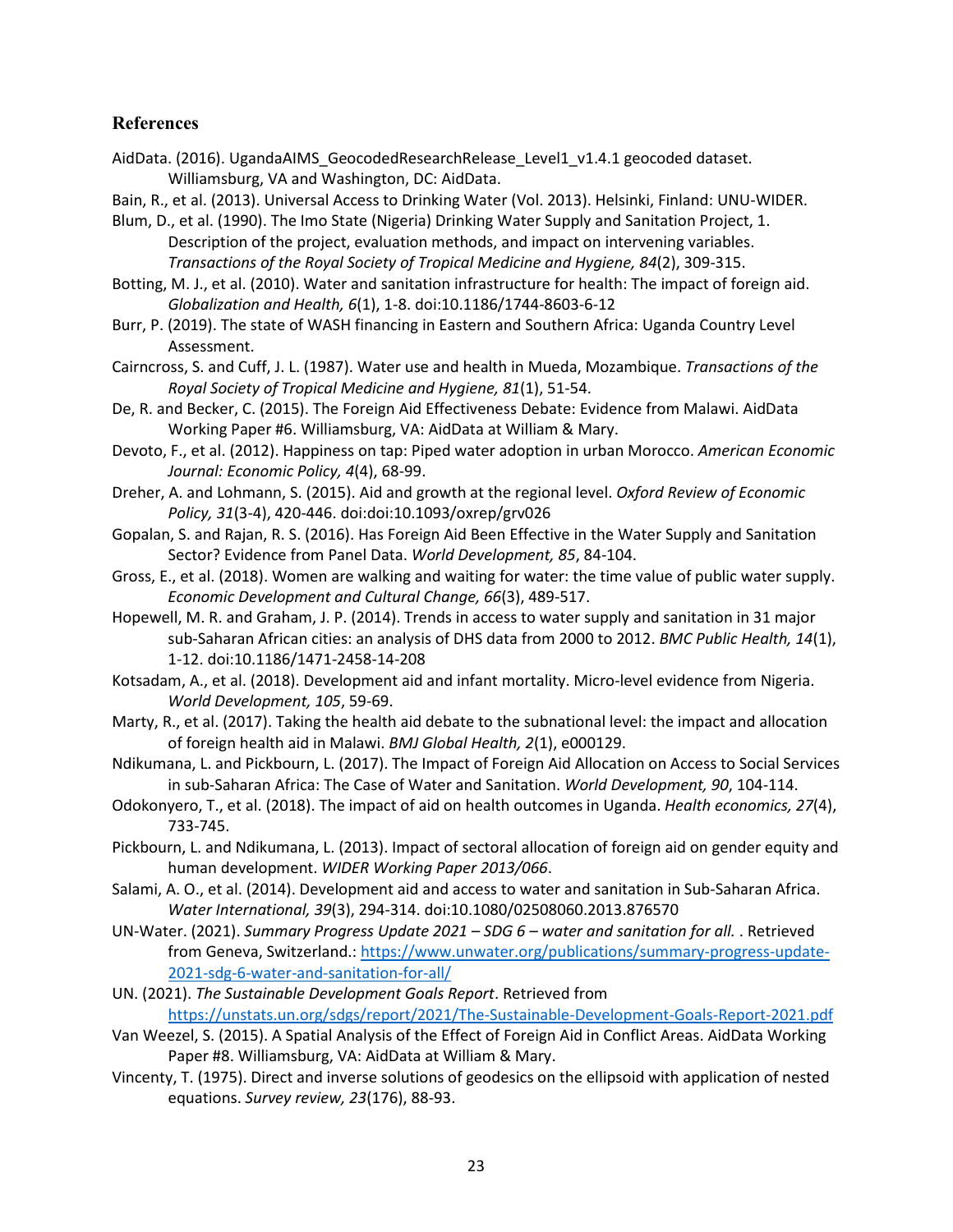- Wayland, J. (2013). *A Drop in the Bucket? The Effectiveness of Foreign Aid in the Water, Sanitation, and Hygiene (WASH) Sector* (Phd Master's Thesis), American University. Retrieved from <http://hdl.handle.net/1961/16922>
- Wayland, J. (2019). Constraints on aid effectiveness in the water, sanitation, and hygiene (WASH) sector: evidence from Malawi. *African Geographical Review, 38*(2), 140-156.
- Wayoro, D. and Ndikumana, L. (2020). Impact of development aid on infant mortality: Micro-level evidence from Côte d'Ivoire. *African Development Review, 32*(3), 432-445.
- WHO/UNICEF. (2021). WHO/UNICEF Joint Monitoring Programme for Water Supply, Sanitation and Hygiene (JMP) Global database
- Wolf, S. (2007). Does Aid Improve Public Service Delivery? *Review of World Economics, 143*(4), 650-672.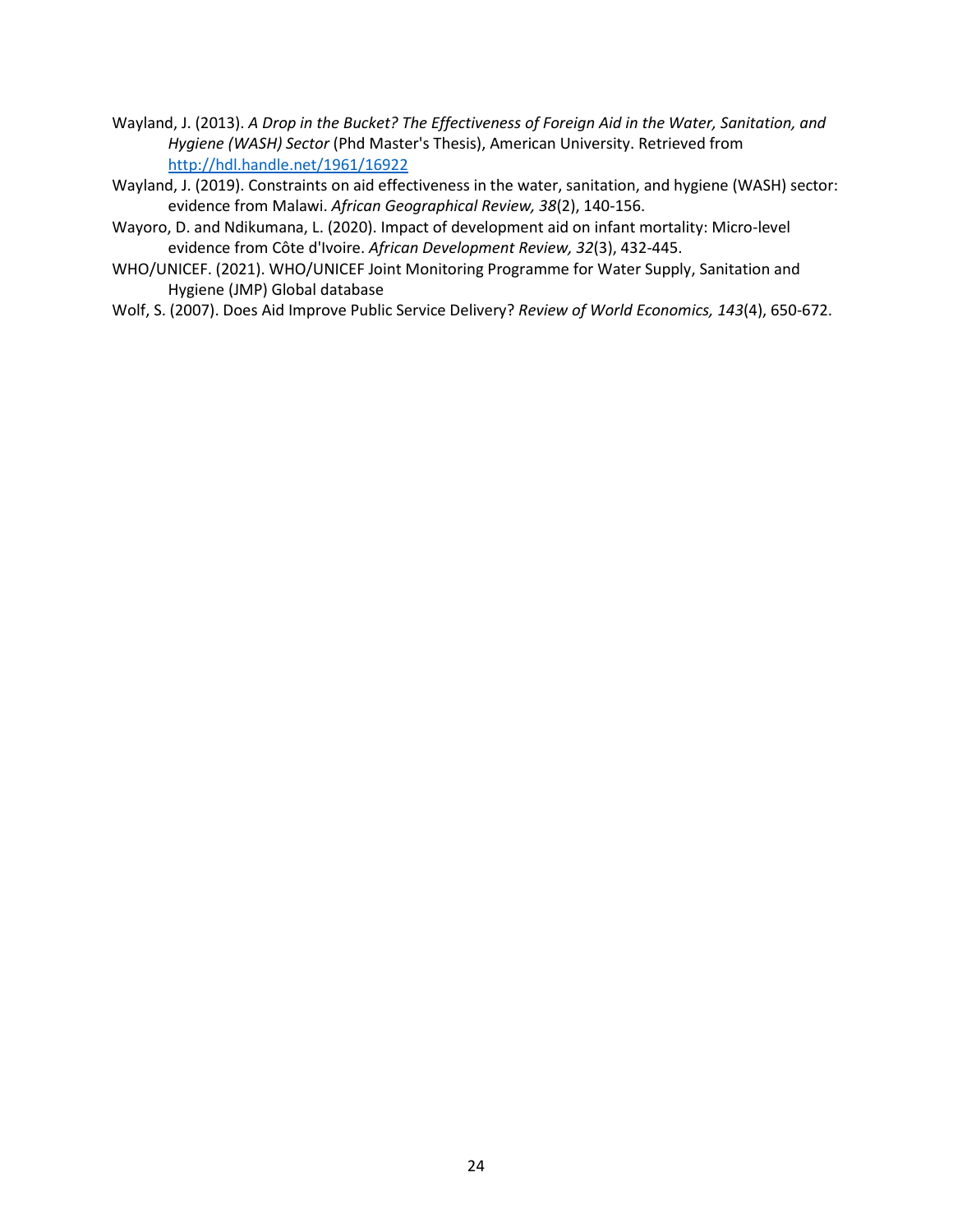## **Appendix**

| Table A1: Population access to water in Uganda |  |  |  |  |  |  |
|------------------------------------------------|--|--|--|--|--|--|
|------------------------------------------------|--|--|--|--|--|--|

| Water                |              |              |              |        |
|----------------------|--------------|--------------|--------------|--------|
| source/Population    |              |              |              |        |
| coverage in Uganda   | 2000         | 2015         | 2020         |        |
| Surface              | 14.4         | 6.9          | 4.7          |        |
| Unimproved           | 24.8         | 15.1         | 12.2         |        |
| Basic                | 24.2         | 35.6         | 39.2         |        |
| Limited              | 34.3         | 30.1         | 27.3         |        |
| Safely managed       | 2.3          | 12.2         | 16.6         |        |
| Improved (total)     | 60.8         | 77.9         | 83.1         |        |
|                      |              |              |              |        |
| <b>Type of water</b> | <b>Rural</b> | <b>Rural</b> | <b>Urban</b> | Urban  |
| service              | (2000)       | (2020)       | (2000)       | (2020) |
| Surface              | 16.6         | 5.9          | 1.6          | 1.1    |
| Unimproved           | 27.8         | 14.1         | 7.1          | 6.4    |
| Basic                | 18.9         | 40.3         | 54.8         | 35.9   |
| Limited              | 36.6         | 31.8         | 21.4         | 13.7   |
| Safely managed       | 0.1          | 7.9          | 15.1         | 42.8   |

**Source** WHO/UNICEF Joint Monitoring Programme for Water Supply, Sanitation and Hygiene (JMP) Global database **(WHO/UNICEF, 2021)**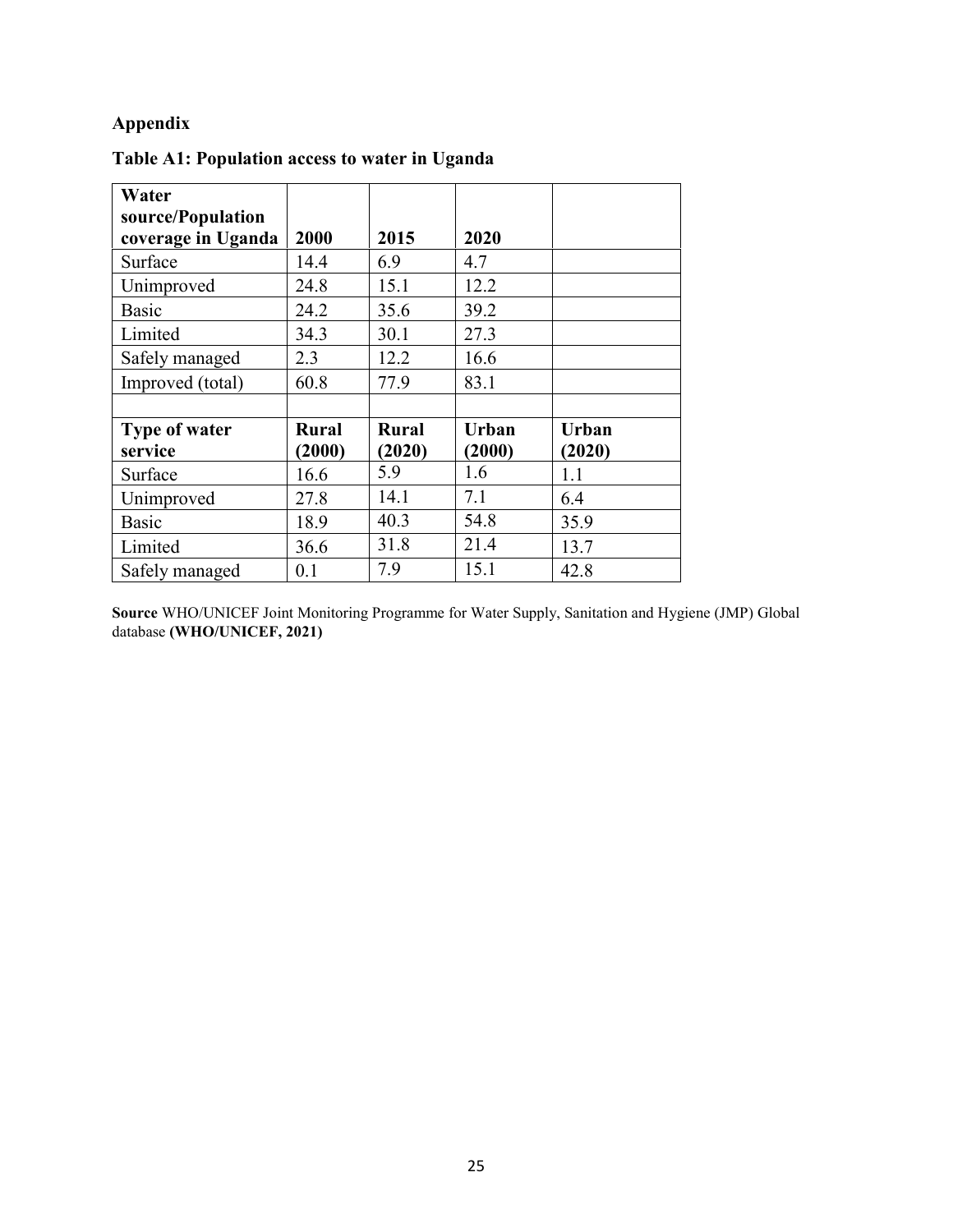#### **Table A2: Variable definitions**

| <b>Variable</b>                           | Question                                                                                                                  | Coding                                                                                                                                                                                                                         |
|-------------------------------------------|---------------------------------------------------------------------------------------------------------------------------|--------------------------------------------------------------------------------------------------------------------------------------------------------------------------------------------------------------------------------|
| Household<br>head<br>primary<br>education | What was the highest grade/class<br>that [NAME] completed?                                                                | 1 if the household head for a family completed primary<br>school, 0 otherwise                                                                                                                                                  |
| Household<br>head female                  | <b>Sex</b>                                                                                                                | 1 if the household head is female, 0 otherwise                                                                                                                                                                                 |
| Urban                                     |                                                                                                                           | 1 if the household lives in an urban area, 0 otherwise                                                                                                                                                                         |
| Remittances                               | Has the household received any<br>income (in cash $\&$ in kind) from<br>remittances from abroad in the past<br>12 months? | 1 if the household has received any remittances from<br>abroad, 0 otherwise                                                                                                                                                    |
| Metal roof                                | What is the major construction<br>material of the roof?                                                                   | 1 if the household has an iron sheet or tin roof, 0 otherwise                                                                                                                                                                  |
| Metal wall                                | What is the major construction<br>material of the external wall?                                                          | 1 if the household has iron or tin walls, 0 otherwise                                                                                                                                                                          |
| Motor<br>vehicle                          | Does any member of your<br>household own a motor vehicle at<br>present?                                                   | 1 if the household owns a motor vehicle, 0 otherwise                                                                                                                                                                           |
| Generator                                 | Does any member of your<br>household own a generator at<br>present?                                                       | 1 if the household owns a generator, 0 otherwise                                                                                                                                                                               |
| Non-<br>agricultural<br>land              | Does any member of your<br>household own non-agricultural<br>land at present?                                             | 1 if the household owns non-agricultural land, 0 otherwise                                                                                                                                                                     |
| Improved<br>water                         | What is the main source of water<br>for drinking for your household?                                                      | 1 if the household mainly receives water from one of the<br>following sources: Piped water into dwelling, Piped water<br>into yard, Public Taps, Borehole in yard/plot, Public<br>borehole, Protected well/spring; 0 otherwise |
| Water travel<br>time                      | How long does it take to collect the<br>drinking water from the main<br>source (to and from)?                             | Time in minutes                                                                                                                                                                                                                |
| Water<br>waiting time                     | How long does it take to collect the<br>drinking water from the main<br>source (waiting time)?                            | Time in minutes                                                                                                                                                                                                                |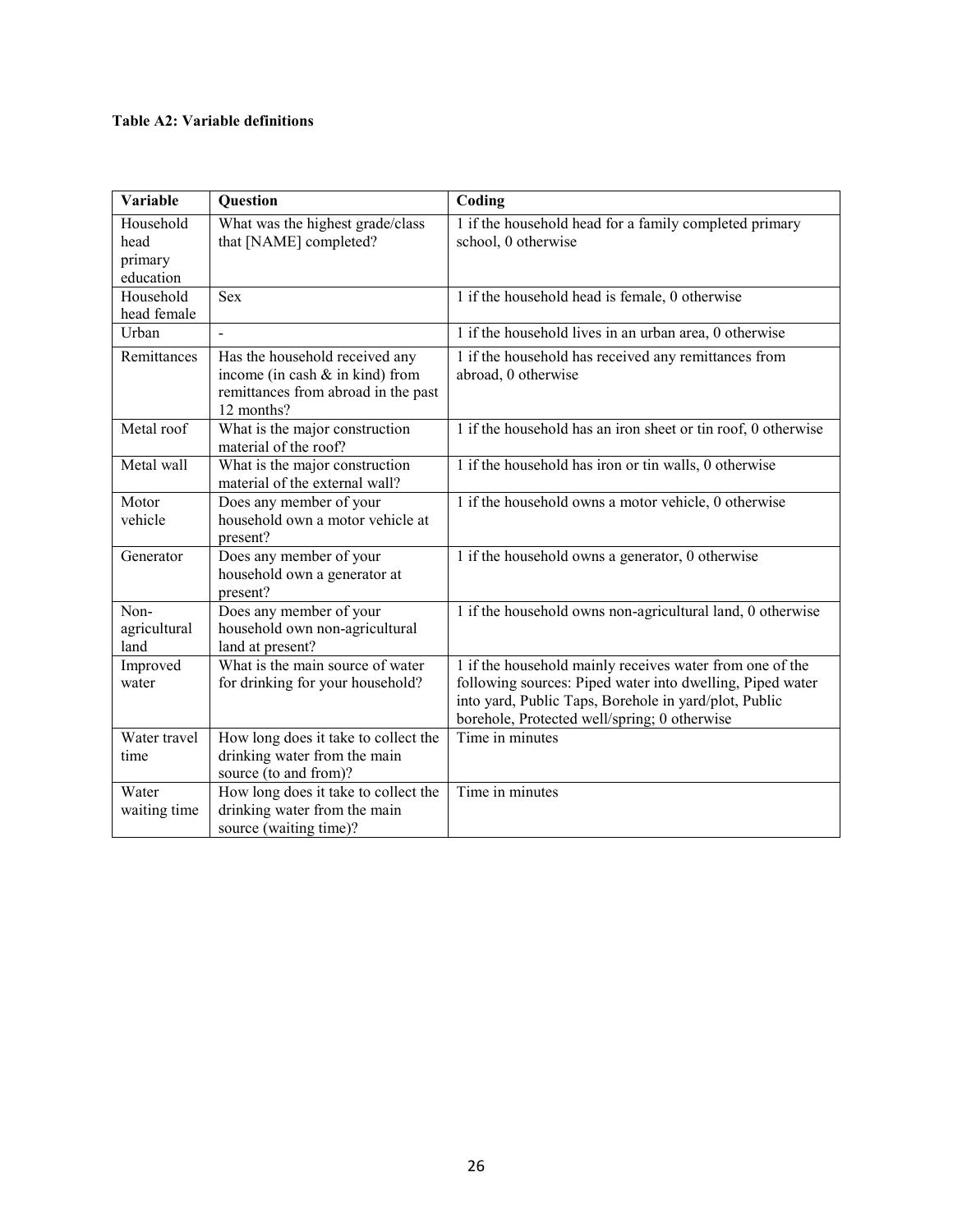| <b>Precision code</b>             |    | <b>Num. projects Num. project locations</b> |
|-----------------------------------|----|---------------------------------------------|
| Exact location                    | 14 | 48                                          |
| Approximate location              |    |                                             |
| <b>District</b>                   | 23 | 205                                         |
| Region                            | 2  |                                             |
| Geographic feature                |    |                                             |
| National                          |    |                                             |
| 7 National (Ministry/Institution) |    |                                             |

**Table A3: Water and Sanitation projects and project locations by precision code**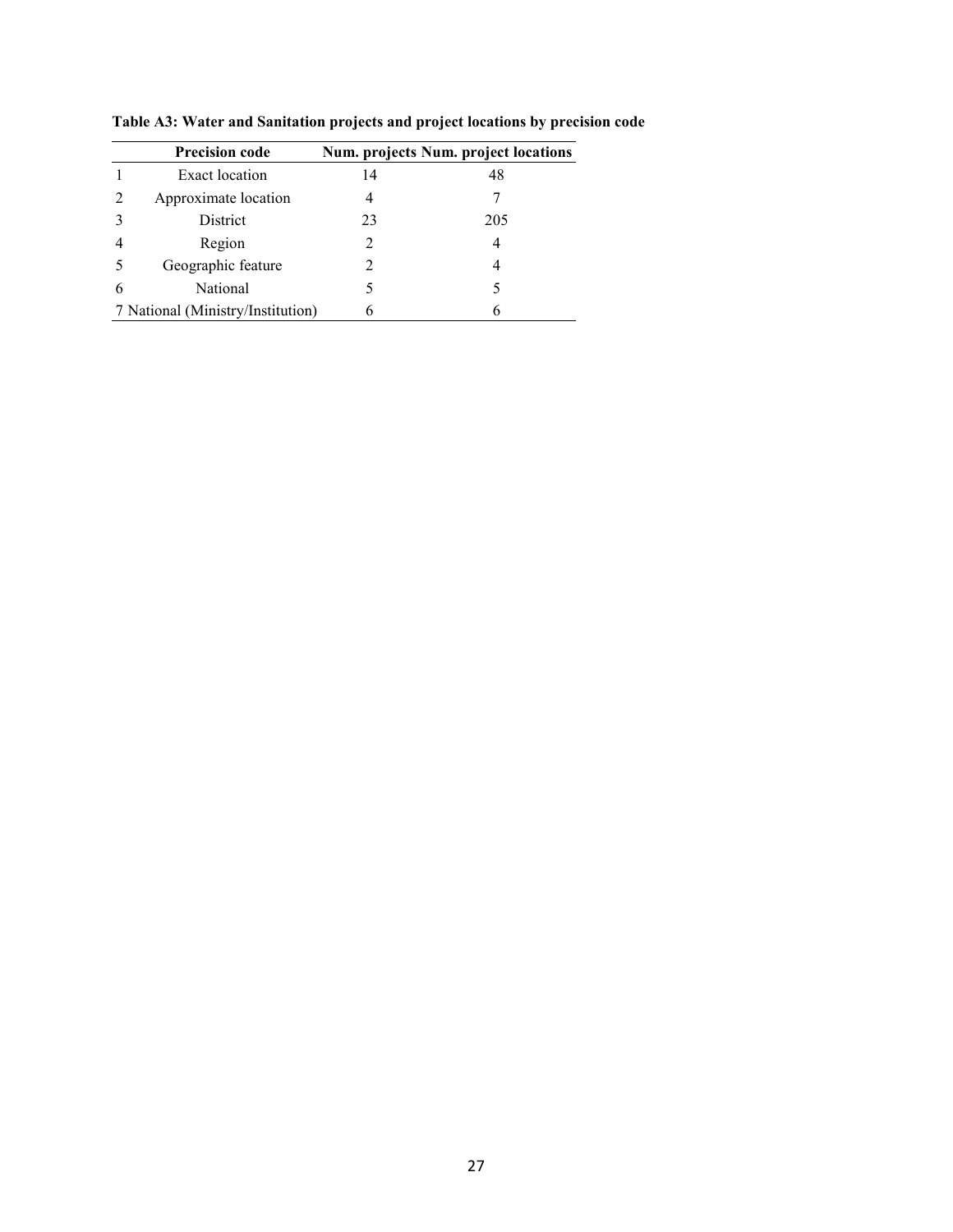| <b>Title</b>                                                                                                                          | Number of<br>locations |           | <b>Commitments Disbursements</b> | Split-even<br>commitments | Split-even<br>disbursements |
|---------------------------------------------------------------------------------------------------------------------------------------|------------------------|-----------|----------------------------------|---------------------------|-----------------------------|
| Emergency water supply and sanitary facilities for<br>returning populations in Lira and Kitgum                                        | 3                      | 1014095   | Na                               | 202819                    | Na                          |
| Integrated drylands development programme (IDDP)-<br>support for the implementation of UNCCD in the context<br>of TERAFRICA intiative | 1                      | Na        | Na                               | Na                        | Na                          |
| Kampala Urban Poor Sanitation project                                                                                                 | 3                      | 11829269  | 11250217                         | 3943090                   | 3750072                     |
| National Environment Management Authority (NEMA)                                                                                      | 9                      | 285683348 | 15358697                         | 31742594                  | 1706522                     |
| Territorial approach to climate change                                                                                                | 13                     | Na        | 98184                            | Na                        | 5776                        |
| The project for improvement of access to safe water and<br>sanitation in Kyakarafa parish, Kamwenge district                          | 1                      | 70283     | 61459                            | 70283                     | 61459                       |
| The project for improvement of access to safe water for<br>returnees in Lira and Dokolo district                                      | 5                      | 64436     | 58295                            | 12887                     | 11659                       |
| The project for improvement of access to safe water in 17<br>schools in Koboko district                                               | 5                      | 35        | 86678                            | 6                         | 14446                       |
| The project for improvement of access to safe water in<br>Bukomero town in Kiboga district                                            |                        | 81792     | 71235                            | 81792                     | 71235                       |
| The project for improvement of access to safe water in<br>Rubirizi district                                                           | 1                      | 146163    | 86467189                         | 146163                    | 86467189                    |
| The project for improvement of access to safe water in<br>Sironko district                                                            | 1                      | 36        | 52701249                         | 36                        | 52701249                    |
| The project for improvement of access to safe water in<br>three districts in Lango sub-region                                         | $\overline{2}$         | 71029     | 62906                            | 14206                     | 12581                       |
| The project for improving access to safe water in Mbale<br>district                                                                   | $\overline{2}$         | 87463     | 80956                            | 43731                     | 40478                       |
| The project for installing rain water harvesting tanks in<br>Kisoro district                                                          |                        | 94793     | 84904                            | 94793                     | 84904                       |

**Table A4. Water and Sanitation projects in Uganda with precise locations: Commitments and disbursement (USD)**